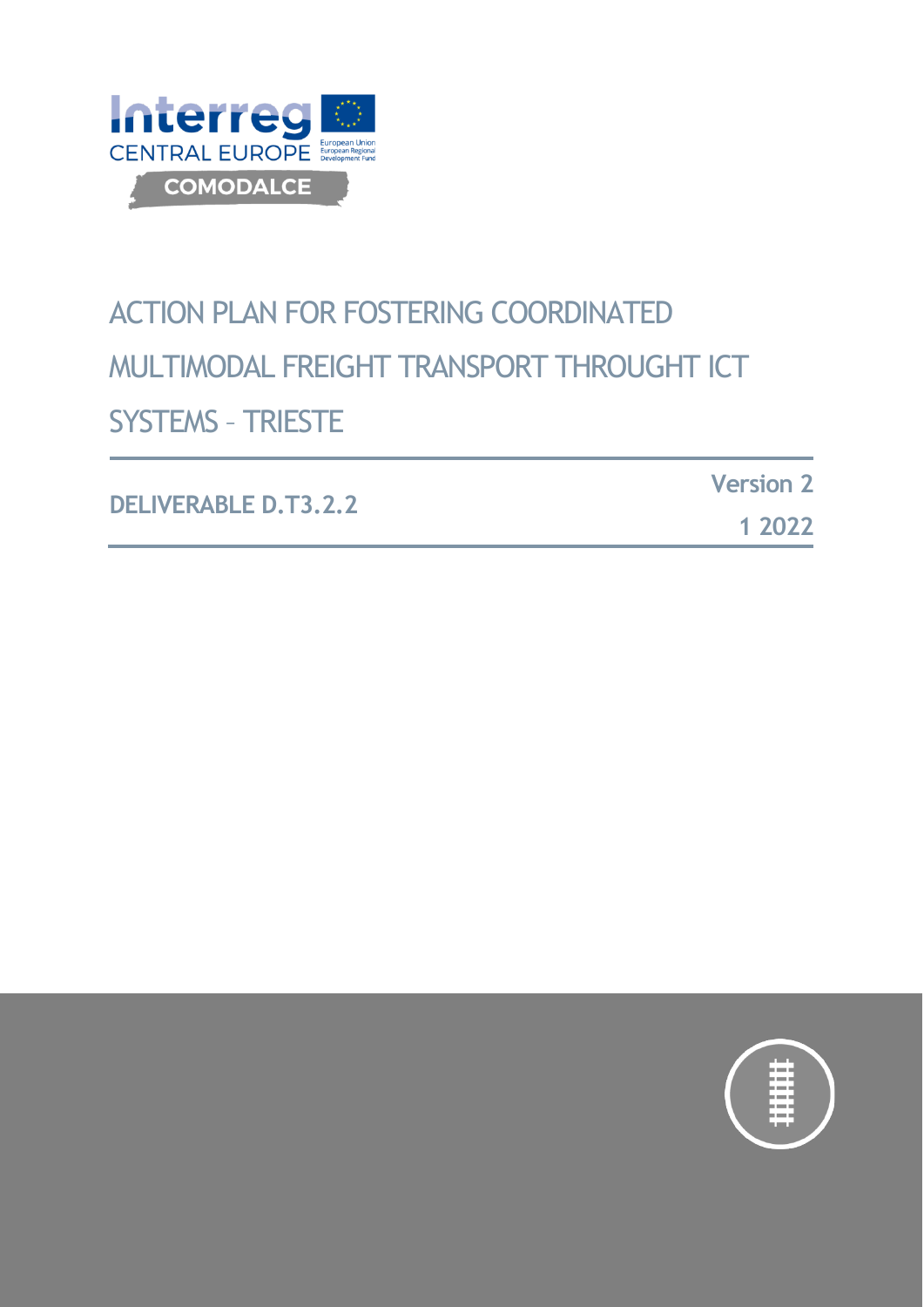



### <span id="page-1-0"></span>**Table of contents**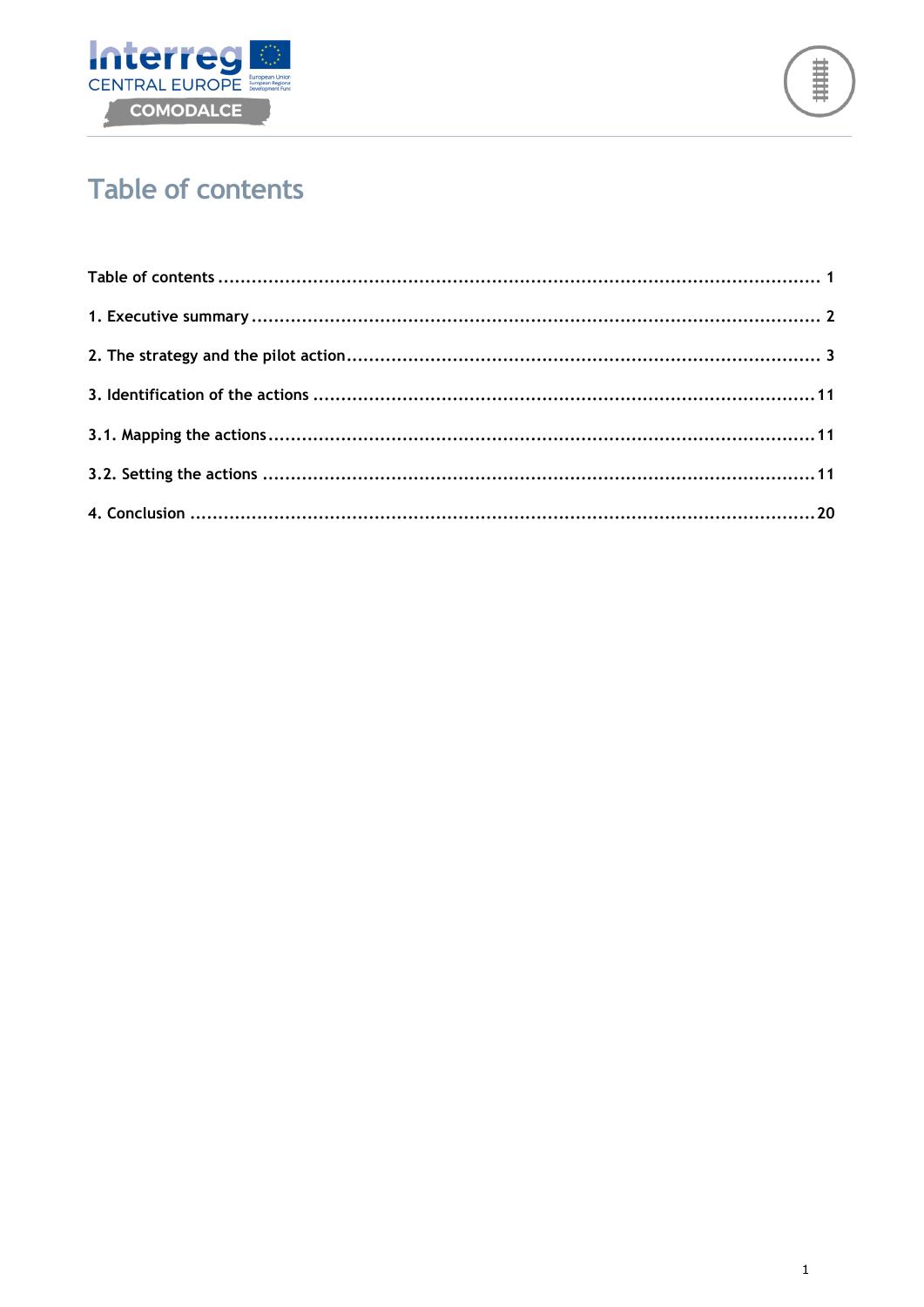

#### <span id="page-2-0"></span>**1. Executive summary**

Located in the heart of Europe, at the intersection between shipping routes and the Baltic-Adriatic and Mediterranean TEN-T core network corridors, the Port of Trieste is an international hub for overland and sea trade with the dynamic market of Central and Eastern Europe.

The intensification of trade and maritime traffic between the Far East and Europe along with the EU enlargement process have revived the importance of the Upper Adriatic, opening up new growth and development opportunities for Trieste maritime industry.

Thanks to this context, Trieste is one of the best north Adriatic gates to serve the Central and Eastern Europe markets, which represent the main trade area for goods arriving in the Port.

Multimodality and an intensive use of rail transport is crucial to reach those markets granting, at the same time, limited congestion of port terminals, a reduction of road traffic and therefore minor emissions of polluting and greenhouse gasses.

However, due to the significant increase in railway freight traffic, there is a problem in terms of capacity of the network to tolerate a traffic growth of 15 - 20% each year.

An improvement of ICT systems represents one of the solutions to promote an increment of the traffic while fostering multimodal solutions.

Within the COMODALCE project, the Output (D.T1.3.2-10) "Strategy for fostering coordinated multimodal freight transport through ICT systems", along describing the strategy, defined a vision, objectives and priorities in a mid to long-term perspective, including a detailed wish list of measures to be tested in the pilot action.

This document includes the action plan for fostering coordinated multimodal freight transport through ICT systems in the Port Network Authority of the Eastern Adriatic Sea – Port of Trieste and Monfalcone (PNAEAS). Considering the results of the pilot action, it breaks down the goals of the strategy and wish list (WPT1) in specific tasks, KPIs, time line, identification of financial resources and definition of responsible actors.

The pilot action developed an ICT system to exchange the train composition for trains between the Port of Trieste and the Mahart Container Centre, automatically generating CH30 document for inbound trains, as to investigate how ICT can improve real performance in the multimodal traffic.

Along with this pilot action, the activities realised in COMODALCE project highlighted the main areas of intervention capable to foster the multimodal freight transport through ICT: the integration of the processes between ports, dry ports and other logistic nodes, as well as a better interoperability between ICT systems and an improvement of the systems in terms of cybersecurity.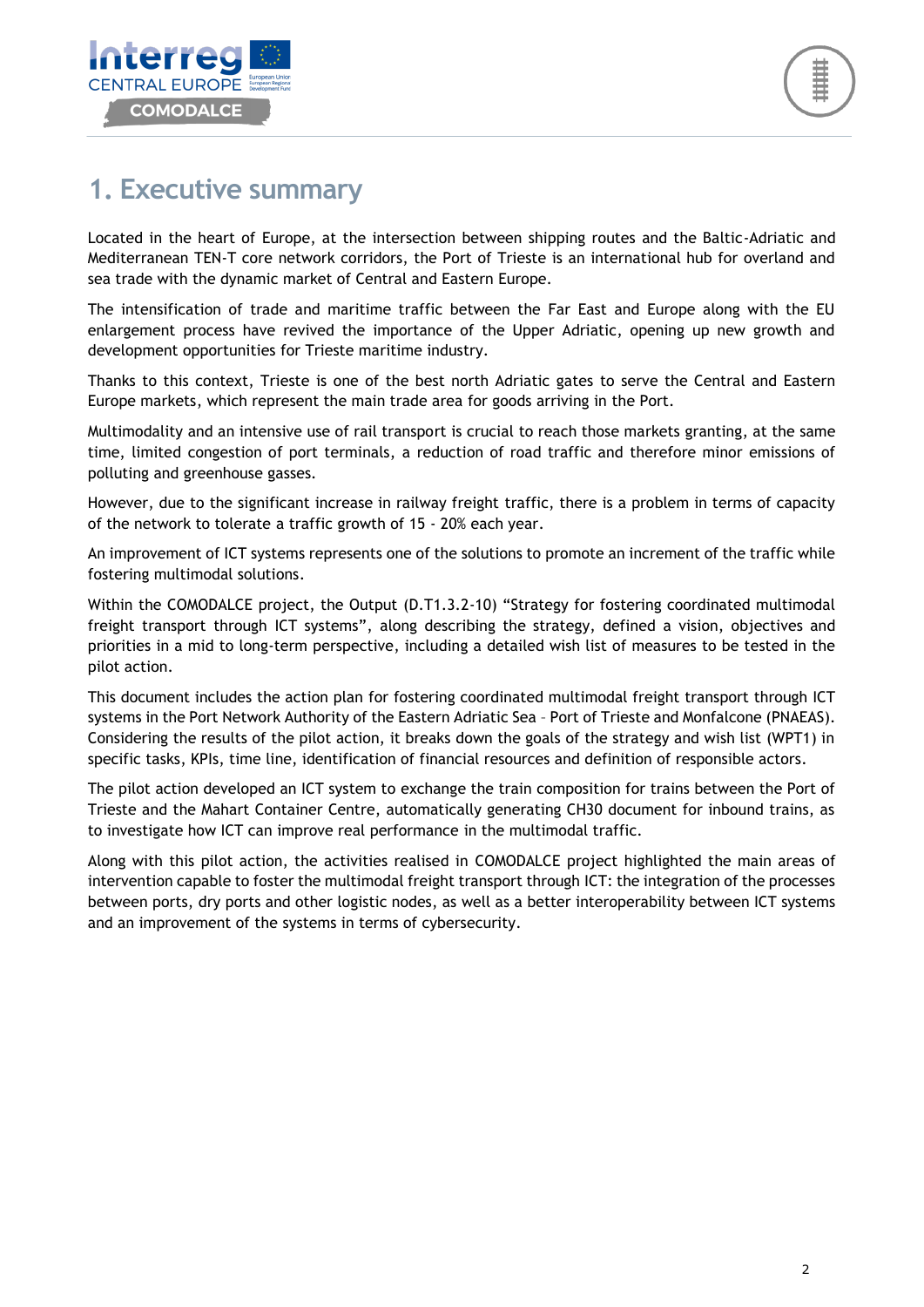



#### <span id="page-3-0"></span>**2. The strategy and the pilot action**

The "Strategy for fostering coordinated multimodal freight transport through ICT systems" defined in the D.T1.3.2 highlighted the following goals:

Medium term (5 years):

- 1. Goal #1 Trieste & Monfalcone: full integration of the ICT systems of the port of Trieste and of the systems of the port of Monfalcone (part of Port Network Authority of Eastern Adriatic Sea since January 2020).
- 2. Goal #2 Local dry ports: data exchange interoperability with the ICT systems of the dry ports of Fernetti and Cervignano (the hinterland of the ports of Trieste and Monfalcone).
- 3. Goal #3 Blockchain: application of blockchain technology to all relevant data exchanges in the framework of an improved cybersecurity for all critical ICT systems.
- 4. Goal #4 Other dry ports: data exchange interoperability with the ICT systems of all dry-ports connected with the ports of Trieste and Monfalcone by direct rail transport.

Long term (10 years):

- 1. Goal #5 All systems: "plug and play" interoperability with the ICT systems of future external ICT systems wishing to connect with the ports of Trieste and Monfalcone.
- 2. Goal #6 More Cybersecurity: Introduce all relevant new ICT technologies which might emerge that can improve the cybersecurity of all ICT systems in Port, particularly the critical ones.

Since the definition of these goals in D.T1.3.2 (February 2020), we monitored the evolution of the technologies related to the involved topics and found out that some of the assumptions taken in consideration two years ago have changed. The current scenario suggests us to modify the strategy previously defined within the goals n. 3, based on the Blockchain technology, towards the "security by design" paradigm. We observed that the "Blockchain" technology has not spread as forecasted and its security remains strictly linked with the security of the endpoint itself. The "Security by Design" technology consists in a range of security practices based on the fundamental idea that security should be built into a product by design and not afterwards. That's why it is strategic to apply the logic of security by design through the adoption of a new process based on cyber security checks to be carried out as early as during software development, through continuous discussion between developers and analysts. The aim is to achieve a better level of security and optimise the process.

Because of this, we updated the goal n. 3 in "Goal #3 – Security by Design: application of security by design technology in the framework of an improved cybersecurity for all critical ICT systems".

The goals, along with the updated one, are described by the following tables defined in D.T1.3.2.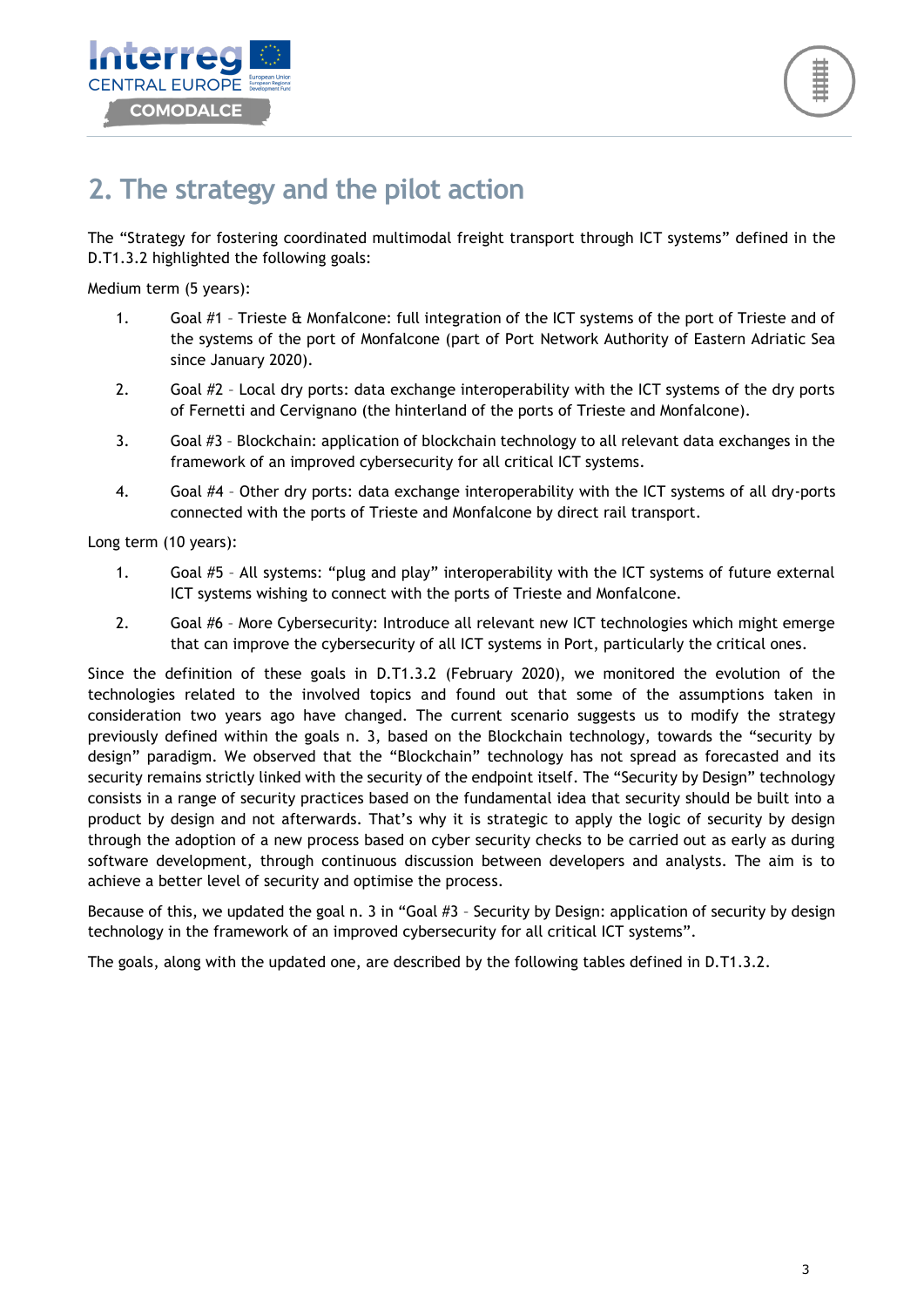



| <b>Perspectives</b>                                                                                                                                                          | <b>Goal #1 - Trieste &amp; Monfalcone</b>                                                                          | <b>Measurement</b>                                                                                                                                                                                                             |
|------------------------------------------------------------------------------------------------------------------------------------------------------------------------------|--------------------------------------------------------------------------------------------------------------------|--------------------------------------------------------------------------------------------------------------------------------------------------------------------------------------------------------------------------------|
| Environmental and<br>1.<br>safety perspective                                                                                                                                | An integration of the processes will<br>lead to increased efficiency also from<br>the environmental point of view. | All port systems by law must prepare<br>yearly a comprehensive document<br>(Environmental<br>Energy<br>Planning<br>Documents of the Port Systems<br>DEASP) measuring in detail the<br>carbon footprint of all port activities. |
| Internal<br>processes<br>2.<br>perspectives                                                                                                                                  | The processes and procedures in the<br>two ports will be harmonized to<br>become a common set of rules             | Reduction of number of rules and<br>procedures managed in different<br>ways in the two ports.                                                                                                                                  |
| 3.<br>Innovation<br>and<br>growth perspective                                                                                                                                | Increased efficiency should lead to a<br>better growth for the two ports.                                          | Statistics for the two ports.                                                                                                                                                                                                  |
| portals on<br>website<br>Transparency<br>Yearly<br>satisfaction<br>4. Customer / Partner<br>communicate promptly any change in<br>procedures to stakeholders.<br>perspective |                                                                                                                    | survey<br>is<br>distributed to stakeholders.                                                                                                                                                                                   |
| Funds from European Projects can help<br>5. Financial<br>Port System Authority in financing<br>this goal.<br>activities toward this goal.<br>perspective                     |                                                                                                                    | Number of EU projects focused on                                                                                                                                                                                               |
| <b>VISION:</b>                                                                                                                                                               |                                                                                                                    |                                                                                                                                                                                                                                |
| To reach full-fledged development of multimodal freight transport in the Port of Trieste.                                                                                    |                                                                                                                    |                                                                                                                                                                                                                                |
| digital growth for a fully integrated supply chain.                                                                                                                          | To steer the development of the port community by promoting technological innovation and boosting                  |                                                                                                                                                                                                                                |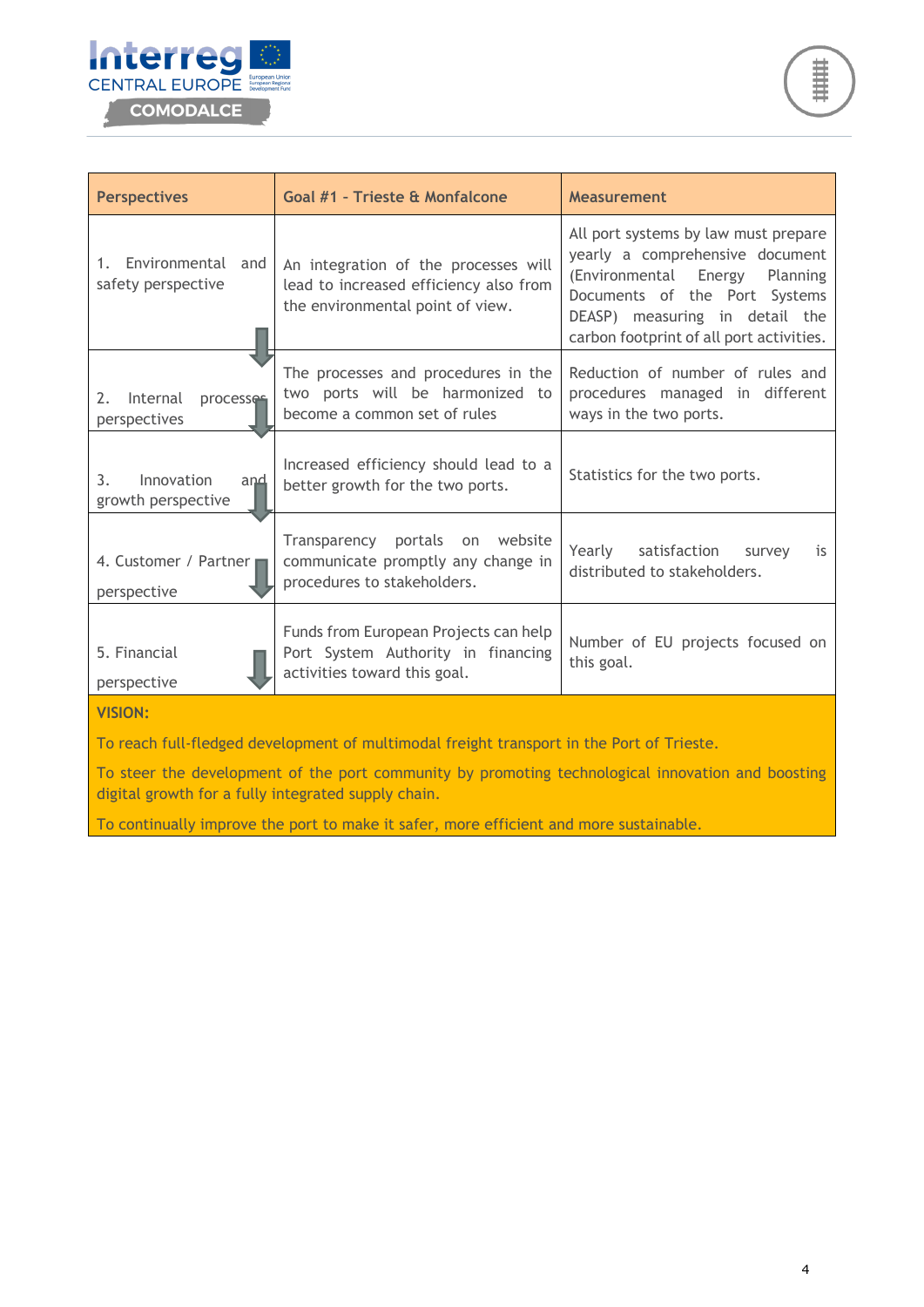



| <b>Perspectives</b>                                                                                                                                      | Goal #2 - Local dry ports                                                                                                                                                                                     | <b>Measurement</b>                                                                                                                                                                                                             |
|----------------------------------------------------------------------------------------------------------------------------------------------------------|---------------------------------------------------------------------------------------------------------------------------------------------------------------------------------------------------------------|--------------------------------------------------------------------------------------------------------------------------------------------------------------------------------------------------------------------------------|
| 1. Environmental and<br>safety perspective                                                                                                               | A better interoperability between ICT<br>will lead to<br>increased<br>systems<br>efficiency,<br>also<br>from<br>the<br>environmental point of view.                                                           | All port systems by law must prepare<br>yearly a comprehensive document<br>(Environmental<br>Energy<br>Planning<br>Documents of the Port Systems<br>DEASP) measuring in detail the<br>carbon footprint of all port activities. |
| Internal<br>processes<br>2.<br>perspectives                                                                                                              | All existing or new ICT systems or<br>modules communications must be<br>based on use of standards in order to<br>ease systems interoperability.                                                               | Analysis<br>$\alpha$ f<br>and<br>statistics<br>communication problems between<br>systems.                                                                                                                                      |
| 3.<br>Innovation<br>and<br>growth perspective                                                                                                            | Increased efficiency should lead to a<br>better growth for the ports and dry-<br>ports.                                                                                                                       | Yearly statistics for the ports and dry<br>ports.                                                                                                                                                                              |
| 4. Customer / Partner<br>perspective                                                                                                                     | Improvements in interoperability<br>between ICT systems are usually<br>largely transparent to stakeholders,<br>who will only notice and increased<br>efficiency of the systems (more data,<br>more reliable). | Yearly<br>satisfaction<br>survey<br>is<br>distributed to stakeholders.                                                                                                                                                         |
| 5. Financial<br>perspective                                                                                                                              | Funds from European Projects can help<br>Port System Authority in financing<br>activities toward this goal.                                                                                                   | Number of EU projects focused on<br>this goal.                                                                                                                                                                                 |
| <b>VISION:</b>                                                                                                                                           |                                                                                                                                                                                                               |                                                                                                                                                                                                                                |
| To reach full-fledged development of multimodal freight transport in the Port of Trieste.                                                                |                                                                                                                                                                                                               |                                                                                                                                                                                                                                |
| To steer the development of the port community by promoting technological innovation and boosting<br>digital growth for a fully integrated supply chain. |                                                                                                                                                                                                               |                                                                                                                                                                                                                                |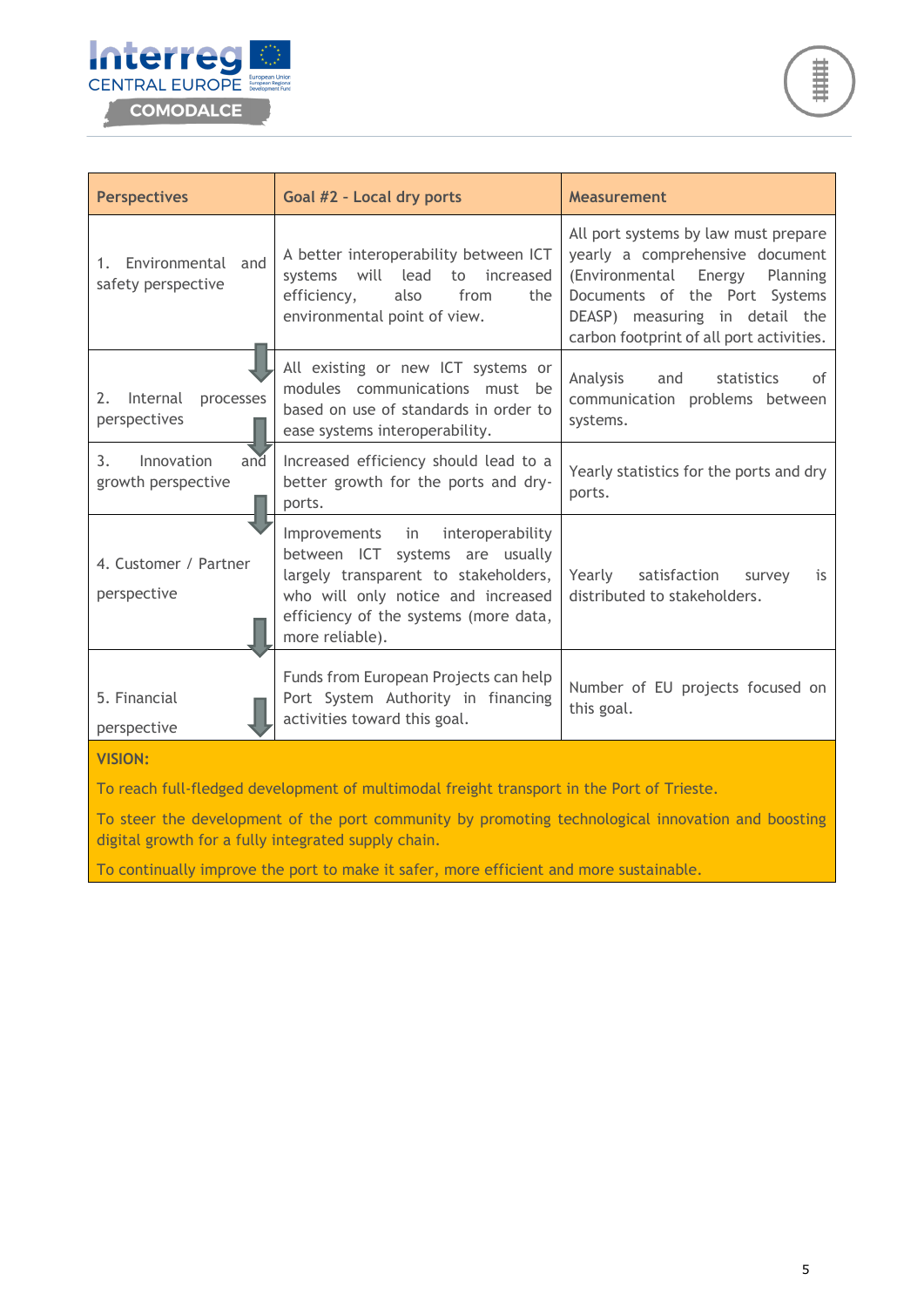



| <b>Perspectives</b>                           | Goal #3 - Security by Design                                                                                                                                                                                                                  | <b>Measurement</b>                                                                                                                                                                                                          |
|-----------------------------------------------|-----------------------------------------------------------------------------------------------------------------------------------------------------------------------------------------------------------------------------------------------|-----------------------------------------------------------------------------------------------------------------------------------------------------------------------------------------------------------------------------|
| 1. Environmental and<br>safety perspective    | An improved cybersecurity of the<br>systems can prevent critical situations<br>to ICT systems which would have<br>consequences to port operability and<br>possibly<br>avoid<br>environmental<br>catastrophes consequent to cyber-<br>attacks. | All port systems by law must prepare<br>yearly a comprehensive document<br>(Environmental Energy<br>Planning<br>Documents of the Port Systems<br>DEASP) measuring in detail the<br>carbon footprint of all port activities. |
| Internal<br>2.<br>processe<br>perspectives    | All relevant critical systems where<br>cybersecurity is<br>deemed<br>more<br>necessary must be adapted for use of<br>technologies allowing an increased<br>security.                                                                          | Periodic evaluation of cyber risks for<br>ports ICT systems (cybersecurity<br>assessment) is mandatary by law in<br>Italy.                                                                                                  |
| Innovation<br>3.<br>and<br>growth perspective | Increased security should prevent<br>possible critical ICT security breaches<br>which could hamper growth for the<br>two ports.                                                                                                               | Statistics for the two ports.                                                                                                                                                                                               |
| 4. Customer / Partner<br>perspective          | Stakeholders involved will be widely<br>informed about new procedures and<br>technologies they would need to<br>adopt.                                                                                                                        | Yearly satisfaction<br>survey<br>is<br>distributed to stakeholders.                                                                                                                                                         |
| 5. Financial<br>perspective                   | Funds from European Projects can help<br>Port System Authority in financing<br>activities toward this goal.                                                                                                                                   | Number of EU projects focused on<br>this goal.                                                                                                                                                                              |
| <b>VISION:</b>                                |                                                                                                                                                                                                                                               |                                                                                                                                                                                                                             |

To reach full-fledged development of multimodal freight transport in the Port of Trieste.

To steer the development of the port community by promoting technological innovation and boosting digital growth for a fully integrated supply chain.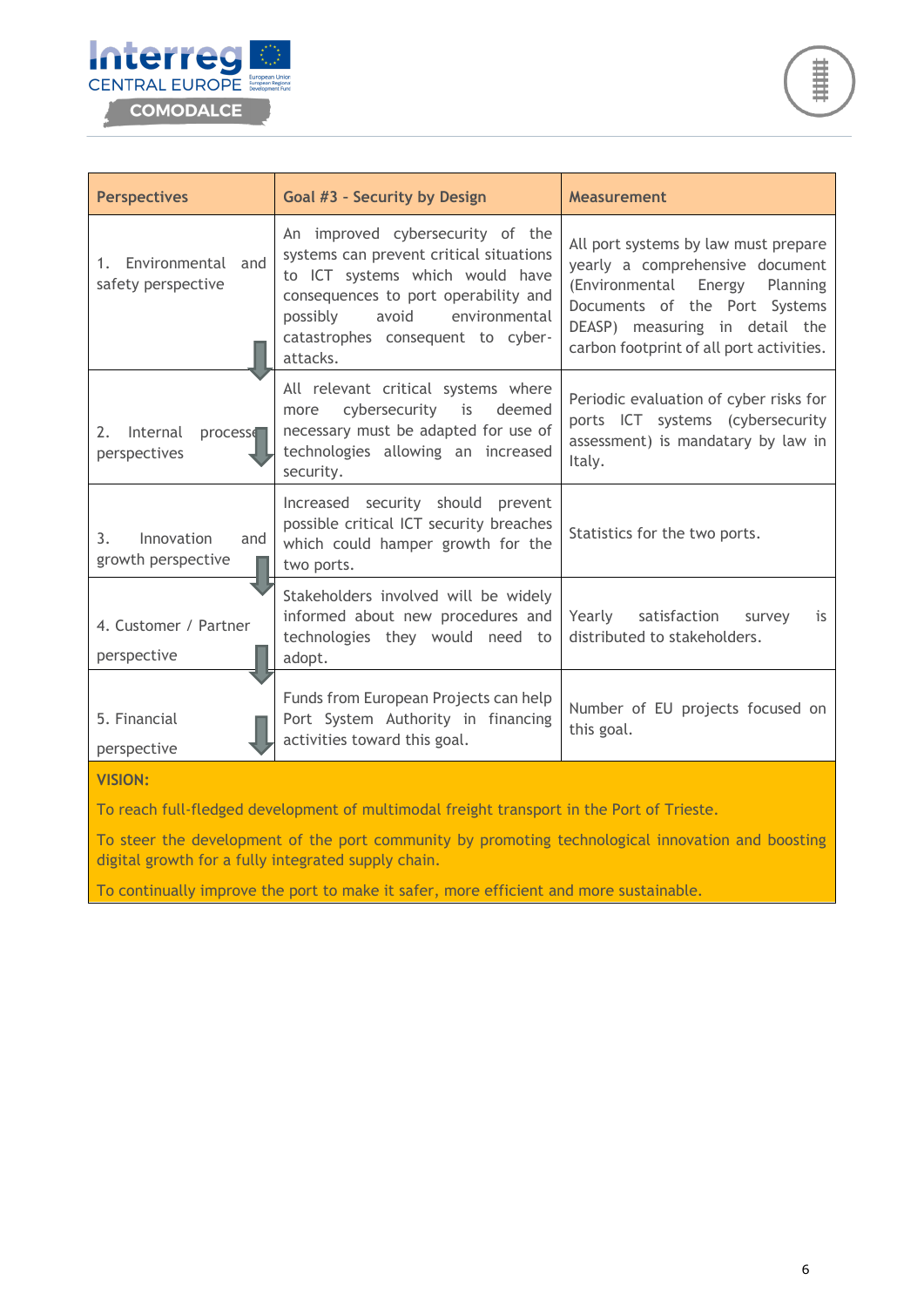



| <b>Perspectives</b>                                                                       | Goal #4 - Other dry ports                                                                                                                                                                                           | <b>Measurement</b>                                                                                                                                                                                                             |
|-------------------------------------------------------------------------------------------|---------------------------------------------------------------------------------------------------------------------------------------------------------------------------------------------------------------------|--------------------------------------------------------------------------------------------------------------------------------------------------------------------------------------------------------------------------------|
| 1. Environmental and<br>safety perspective                                                | A better interoperability between ICT<br>will lead<br>to increased<br>systems<br>efficiency,<br>also<br>from<br>the<br>environmental point of view.                                                                 | All port systems by law must prepare<br>yearly a comprehensive document<br>(Environmental<br>Energy<br>Planning<br>Documents of the Port Systems<br>DEASP) measuring in detail the<br>carbon footprint of all port activities. |
| Internal<br>processes<br>2.<br>perspectives                                               | All existing or new ICT systems or<br>modules communications must be<br>based on use of standards in order to<br>ease systems interoperability.                                                                     | Analysis<br>and<br>statistics<br>οf<br>communication problems between<br>systems.                                                                                                                                              |
| Innovation<br>3.<br>and<br>growth perspective                                             | Increased efficiency should lead to a<br>better growth for the ports and dry-<br>ports.                                                                                                                             | Yearly statistics for the ports and dry<br>ports.                                                                                                                                                                              |
| 4. Customer / Partner<br>perspective                                                      | Improvements<br>interoperability<br>in<br>between ICT systems are usually<br>largely transparent to stakeholders,<br>who will only notice and increased<br>efficiency of the systems (more data,<br>more reliable). | Yearly<br>satisfaction<br>survey<br>is<br>distributed to stakeholders.                                                                                                                                                         |
| 5. Financial<br>perspective                                                               | Funds from European Projects can help<br>Port System Authority in financing<br>activities toward this goal.                                                                                                         | Number of EU projects focused on<br>this goal.                                                                                                                                                                                 |
| <b>VISION:</b>                                                                            |                                                                                                                                                                                                                     |                                                                                                                                                                                                                                |
| To reach full-fledged development of multimodal freight transport in the Port of Trieste. |                                                                                                                                                                                                                     |                                                                                                                                                                                                                                |
| digital growth for a fully integrated supply chain.                                       | To steer the development of the port community by promoting technological innovation and boosting                                                                                                                   |                                                                                                                                                                                                                                |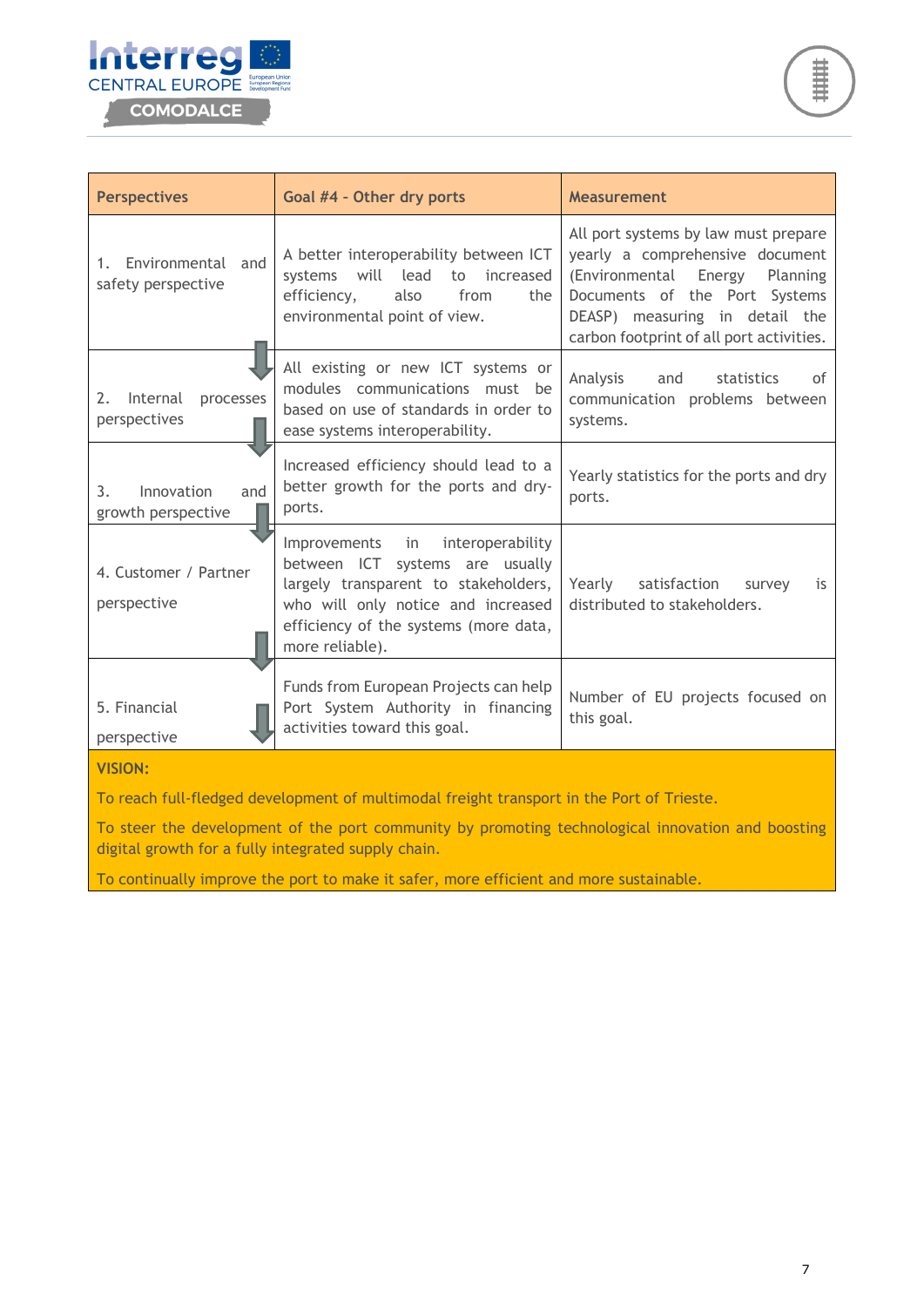



| <b>Perspectives</b>                                                                                                                                      | Goal #5 - All systems                                                                                                                                                                                            | <b>Measurement</b>                                                                                                                                                                                                             |
|----------------------------------------------------------------------------------------------------------------------------------------------------------|------------------------------------------------------------------------------------------------------------------------------------------------------------------------------------------------------------------|--------------------------------------------------------------------------------------------------------------------------------------------------------------------------------------------------------------------------------|
| Environmental and<br>1.<br>safety perspective                                                                                                            | A better interoperability between ICT<br>will lead<br>to<br>increased<br>systems<br>efficiency,<br>also<br>from<br>the<br>environmental point of view.                                                           | All port systems by law must prepare<br>yearly a comprehensive document<br>(Environmental<br>Energy<br>Planning<br>Documents of the Port Systems<br>DEASP) measuring in detail the<br>carbon footprint of all port activities. |
| 2.<br>Internal<br>processes<br>perspectives                                                                                                              | All existing or new ICT systems or<br>modules communications must be<br>based on use of standards in order to<br>ease systems interoperability.                                                                  | Analysis<br>and<br>statistics<br>οf<br>communication problems between<br>systems.                                                                                                                                              |
| 3.<br>Innovation<br>ar<br>growth perspective                                                                                                             | Increased efficiency should lead to a<br>better growth for the ports and dry<br>ports.                                                                                                                           | Yearly statistics for the ports and dry<br>ports.                                                                                                                                                                              |
| 4. Customer / Partner<br>perspective                                                                                                                     | interoperability<br>Improvements in<br>between ICT systems are usually<br>largely transparent to stakeholders,<br>who will only notice and increased<br>efficiency of the systems (more data,<br>more reliable). | Yearly<br>satisfaction<br>survey<br>is<br>distributed to stakeholders.                                                                                                                                                         |
| 5. Financial<br>perspective                                                                                                                              | Funds from European Projects can help<br>Port System Authority in financing<br>activities toward this goal.                                                                                                      | Number of EU projects focused on<br>this goal.                                                                                                                                                                                 |
| <b>VISION:</b>                                                                                                                                           |                                                                                                                                                                                                                  |                                                                                                                                                                                                                                |
| To reach full-fledged development of multimodal freight transport in the Port of Trieste.                                                                |                                                                                                                                                                                                                  |                                                                                                                                                                                                                                |
| To steer the development of the port community by promoting technological innovation and boosting<br>digital growth for a fully integrated supply chain. |                                                                                                                                                                                                                  |                                                                                                                                                                                                                                |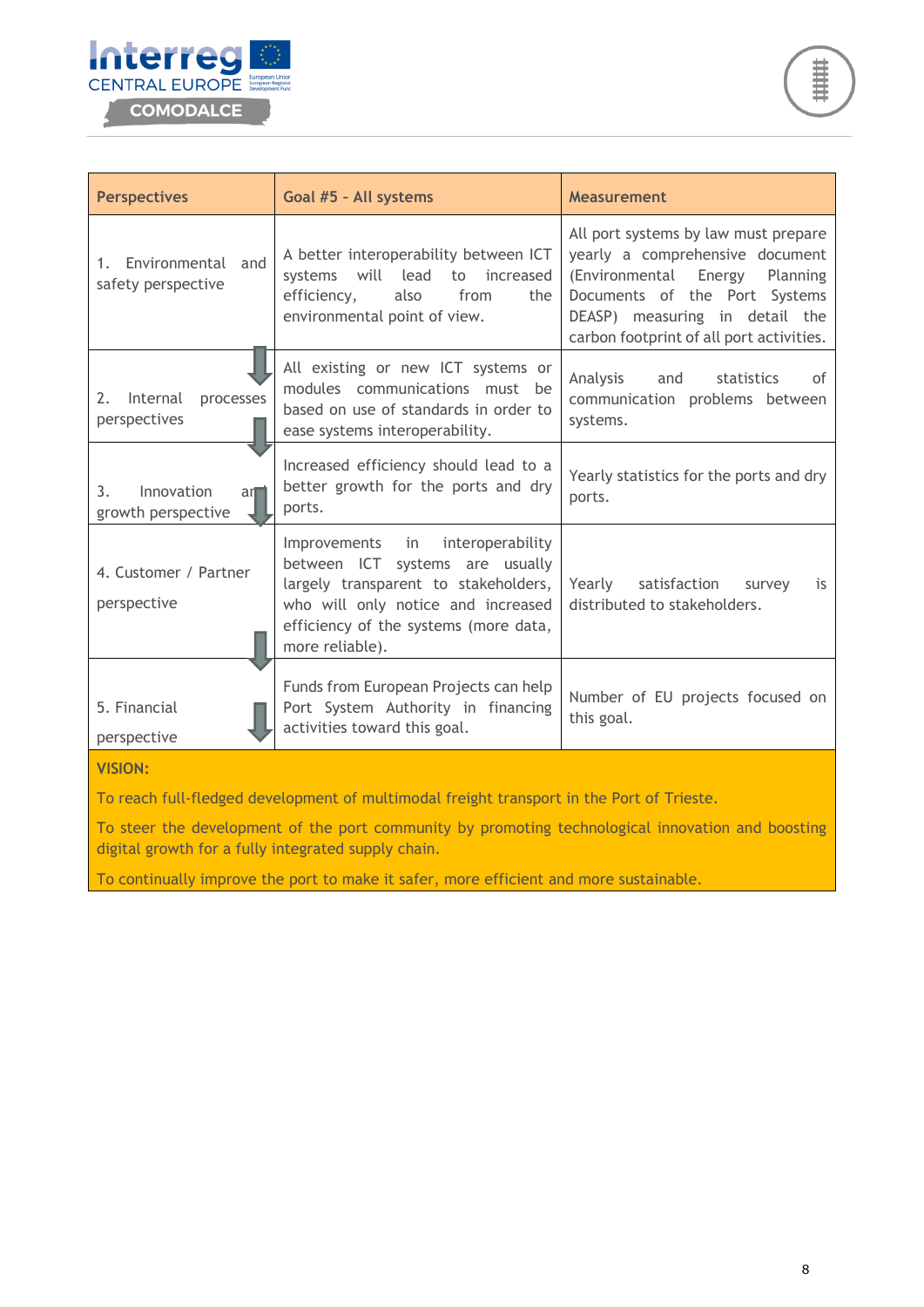



| <b>Perspectives</b>                                                                       | <b>Goal #6 - More Cybersecurity</b>                                                                                                                                                                                                           | <b>Measurement</b>                                                                                                                                                                                                          |
|-------------------------------------------------------------------------------------------|-----------------------------------------------------------------------------------------------------------------------------------------------------------------------------------------------------------------------------------------------|-----------------------------------------------------------------------------------------------------------------------------------------------------------------------------------------------------------------------------|
| 1. Environmental and<br>safety perspective                                                | An improved cybersecurity of the<br>systems can prevent critical situations<br>to ICT systems which would have<br>consequences to port operability and<br>possibly<br>avoid<br>environmental<br>catastrophes consequent to cyber-<br>attacks. | All port systems by law must prepare<br>yearly a comprehensive document<br>(Environmental Energy<br>Planning<br>Documents of the Port Systems<br>DEASP) measuring in detail the<br>carbon footprint of all port activities. |
| Internal<br>processes<br>2.<br>perspectives                                               | All relevant critical systems where<br>cybersecurity is<br>deemed<br>more<br>necessary must be adapted for use of<br>technologies allowing an increased<br>security.                                                                          | Periodic evaluation of cyber risks for<br>ports ICT systems (cybersecurity<br>assessment) is mandatary by law in<br>Italy.                                                                                                  |
| 3 <sub>1</sub><br>Innovation<br>and<br>growth perspective                                 | Increased security should prevent<br>possible critical ICT security breaches<br>which could hamper growth for the<br>two ports.                                                                                                               | Statistics for the two ports.                                                                                                                                                                                               |
| 4. Customer / Partner<br>perspective                                                      | Stakeholders involved will be widely<br>informed about new procedures and<br>technologies they would need to<br>adopt.                                                                                                                        | Yearly satisfaction<br>survey<br>is<br>distributed to stakeholders.                                                                                                                                                         |
| 5. Financial<br>perspective                                                               | Funds from European Projects can help<br>Port System Authority in financing<br>activities toward this goal.                                                                                                                                   | Number of EU projects focused on<br>this goal.                                                                                                                                                                              |
| <b>VISION:</b>                                                                            |                                                                                                                                                                                                                                               |                                                                                                                                                                                                                             |
| To reach full-fledged development of multimodal freight transport in the Port of Trieste. |                                                                                                                                                                                                                                               |                                                                                                                                                                                                                             |

To steer the development of the port community by promoting technological innovation and boosting

digital growth for a fully integrated supply chain.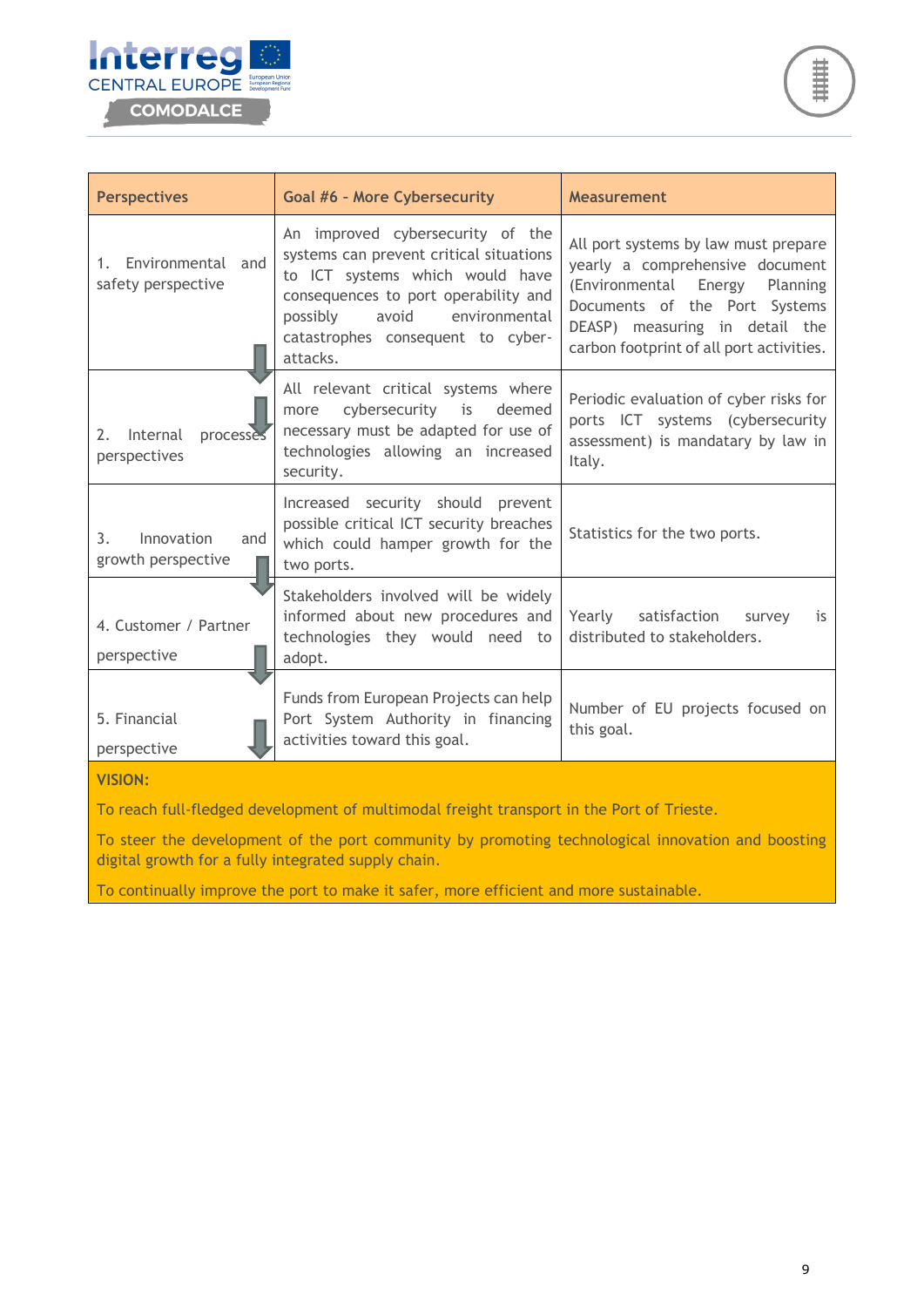

Along with the "Strategy for fostering coordinated multimodal freight transport through ICT systems", the D.T1.3.2 provided a wish list of ICT measures.

The COMODALCE Pilot Action developed in the O.T2.1 by PNAEAS helped us to test the wish list:

| Wish list of ICT measures |                                                                                             |                                                              |                                                                                                      |
|---------------------------|---------------------------------------------------------------------------------------------|--------------------------------------------------------------|------------------------------------------------------------------------------------------------------|
| <b>Title</b>              | <b>Short description</b>                                                                    | Link to the strategic<br>goal                                | Link to the pilot action                                                                             |
| 1.                        | Upgrade of interoperability<br>of the Port Community<br>System towards external<br>systems. | Goal #2 - Local dry<br>ports<br>Goal #4 - Other dry<br>ports | Measure implemented in<br>pilot action. Correct data<br>exchange between<br>systems will be checked. |
| 2.                        | Interoperability with OCR<br>systems installed at the rail<br>gates to port                 | Goal #1 - Trieste &<br>Monfalcone                            | Measure implemented in<br>pilot action. Correct data<br>exchange between<br>systems will be checked. |
| 3.                        | Evolution of CH30 model and<br>generation of waybill.                                       | Goal #4 - Other dry<br>ports                                 | Measure implemented in<br>pilot action. Correct data<br>exchange between<br>systems will be checked. |

PNAEAS performed through ICT systems the "Development of data received in PCS from RUs and railway stakeholders" and the "Data exchange with other foreign platform abroad of dry ports connected with railway lines with Trieste, e.g.: Furnitz, Mahart, etc.". The pilot action included the exchange of the data in the CH30 between the Port of Trieste and the Mahart Container Center (PP10).

The pilot action allowed to eliminate the errors caused by the manual data entry, through the automatic exchange of the train composition for trains between the Port of Trieste and the Mahart Container Centre, automatically generating CH30 document for inbound trains.

The received messages have been tested for a couple of months, period in which it has been possible to perform a data analysis to screen the resulting misunderstandings, errors, data conversions. Currently, a manual data entry reduction of 90% has been reached thanks to interoperability.

The matching between the already implemented pre-arrival notices procedures and the train manifest received from Mahart Container Center has reduced the time required to present the CH30 to Customs in Sinfomar by almost 30%.

These results confirmed the importance to focus on ICT systems to allow the multimodal freight transport becoming more and more efficient in the next future.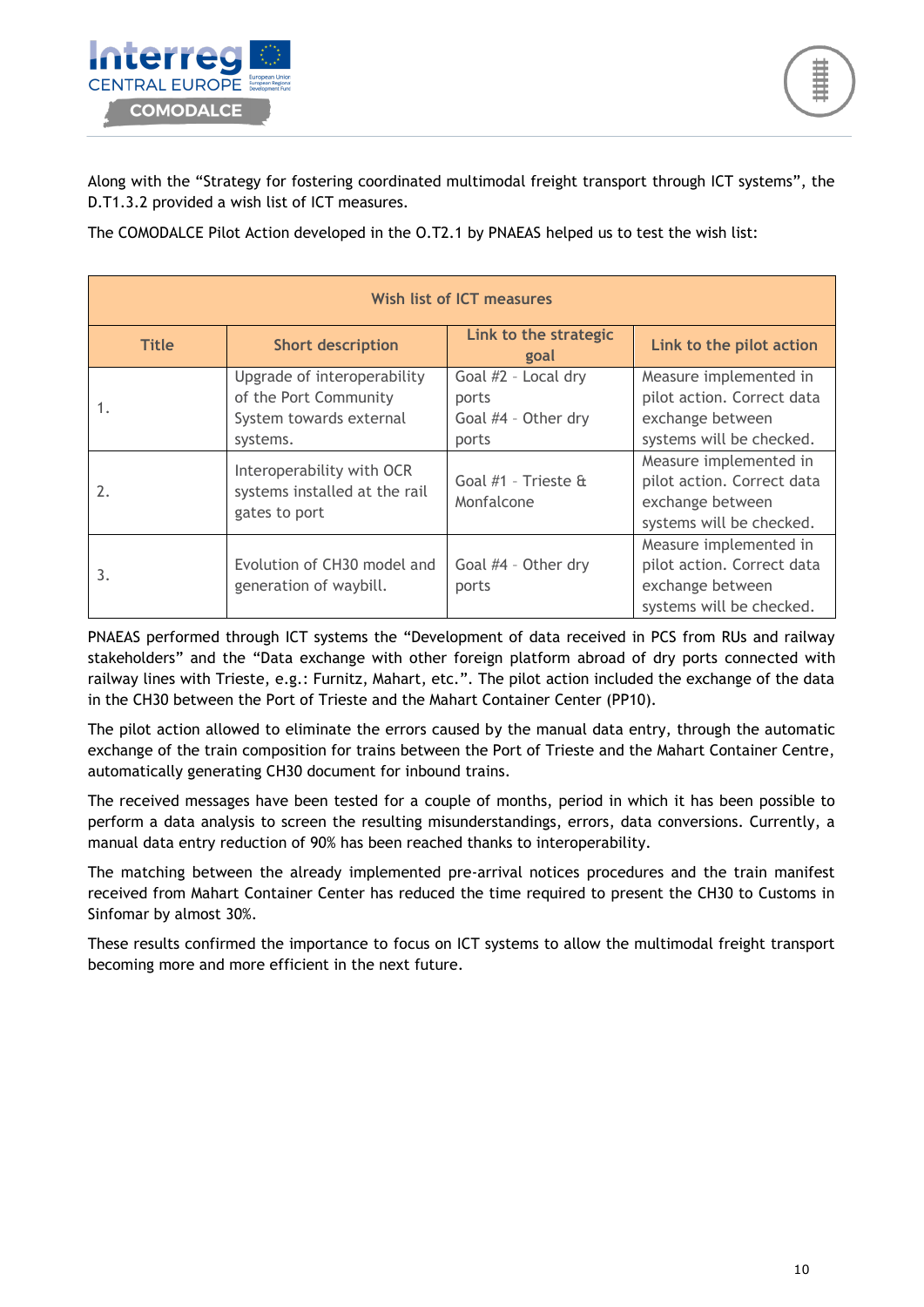



#### <span id="page-11-0"></span>**3. Identification of the actions**

#### <span id="page-11-1"></span>**3.1. Mapping the actions**

Currently, thanks to the support of automatic optical sensors at the port gates and the capacity to manage IT document flows provided by the PCS, such as the one tested in the Pilot Action developed in the O.T2.1, PNAEAS is creating an increasingly integrated and "multimodal" management system, with the objective to gradually expand it to include the intermodal service nodes of the region and thus, in perspective, the main rail routes (traffic corridors).

The Port ICT system is the fulcrum of this strategy, while its expansion with specific actions is the key to achieve the goals defined in the D.T1.3.2 "Strategy for fostering coordinated multimodal freight transport through ICT systems" and updated in the chapter no. 2.

The action plan PNAEAS evaluated to implement in the next year to reach the strategic goals is summarised by the following table:

| <b>ACTION/MEASURE</b>                                                                                | <b>ESTIMATED COST</b> | <b>TIME HORIZON</b> |
|------------------------------------------------------------------------------------------------------|-----------------------|---------------------|
| Upgrade the gate control access for<br>the ports of Trieste and Monfalcone                           | 200,000 euros         | 2027                |
| of PCS<br>Activation<br>services<br>in<br>Monfalcone - evaluation survey                             | 0 euros               | 2025                |
| Upgrade of the PCS app                                                                               | 80,000 euros          | 2025                |
| Evaluation study to implement the<br>"security by design" paradigm                                   | 35.000 euros          | 2024                |
| Extension of the web<br>service<br>implemented in COMODALCE project<br>to other dry ports            | 10.000 euros/site     | 2023                |
| Introduction of API technology to<br>further<br>extend<br>the<br>service<br>implemented in COMODALCE | 80.000 euros          | 2028                |
| ICT assessment of the systems of the<br>port of Monfalcone                                           | 50,000 euros          | 2028                |

#### <span id="page-11-2"></span>**3.2. Setting the actions**

In this section, the actions included in the previous table are detailed with their main data:

| Action no. 1: Upgrade the gate control access for the ports of Trieste and Monfalcone                                       |                                                                                                                                                                                                                                                                                                                                                                                                                                                                                                                             |  |
|-----------------------------------------------------------------------------------------------------------------------------|-----------------------------------------------------------------------------------------------------------------------------------------------------------------------------------------------------------------------------------------------------------------------------------------------------------------------------------------------------------------------------------------------------------------------------------------------------------------------------------------------------------------------------|--|
| <b>Description of action/measure</b><br>Describe the action foreseen and the<br>expected results from its<br>implementation | The Ports of Trieste and Monfalcone entry permits are<br>currently managed by a system named "ViGate". It consists of<br>a software to manage the authorization procedure (among the<br>Port Authority, the port operators, the Maritime Authority, and<br>the Border Police) and some technological infrastructures to<br>monitor vehicles and persons at the port entry gate. Despite<br>the presence of this technology, the systems itself is updated<br>and not in line with the current technology. An upgrade of the |  |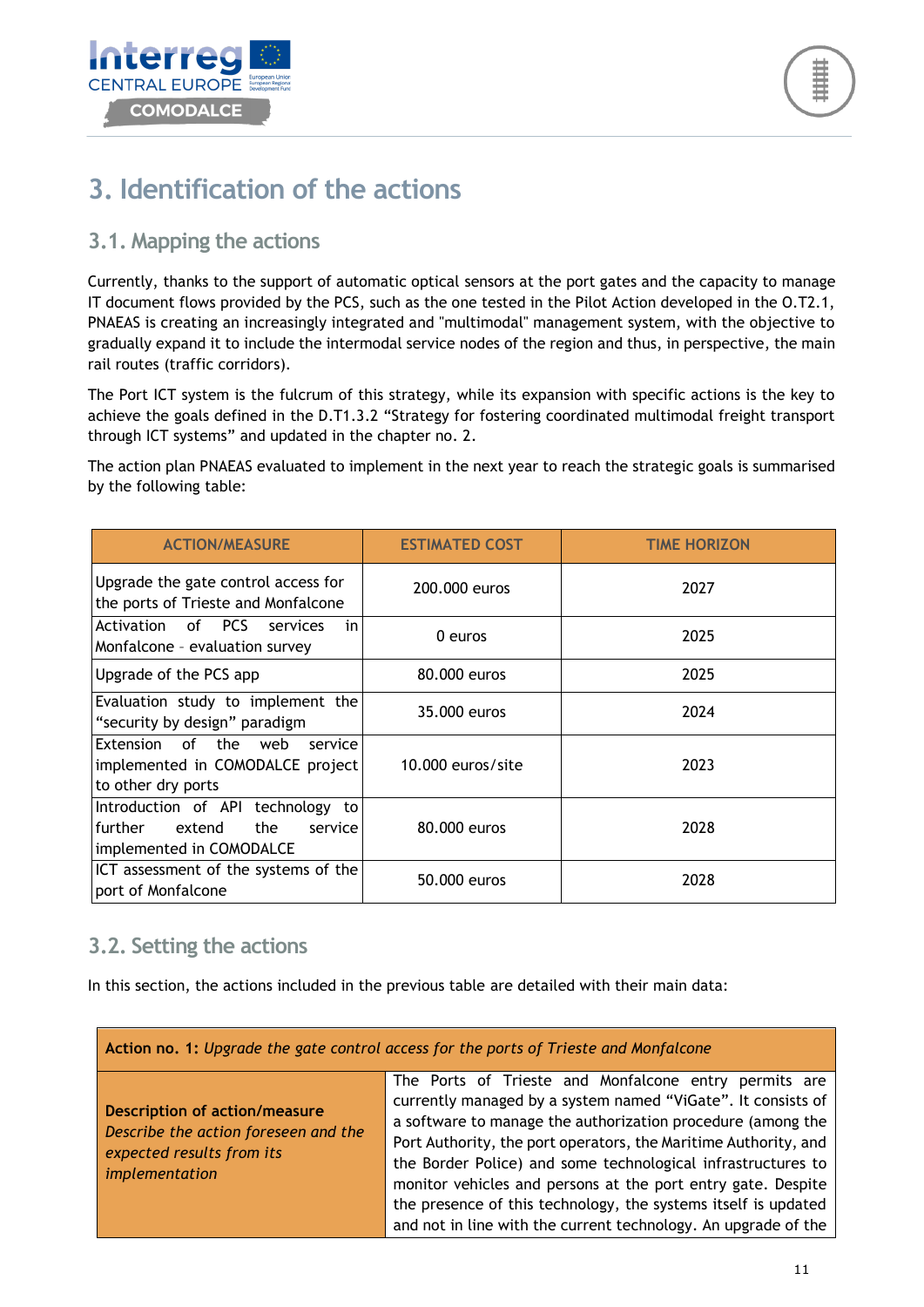



| Description of the main steps for its                                                                                                                                        | overall system, starting from the gate of the port of<br>Monfalcone, would be capable to speed up the port entry<br>control procedures allowing for a better efficiency in the<br>transit times of trucks and goods.                                                                                                                                                                                                                                                                                                           |
|------------------------------------------------------------------------------------------------------------------------------------------------------------------------------|--------------------------------------------------------------------------------------------------------------------------------------------------------------------------------------------------------------------------------------------------------------------------------------------------------------------------------------------------------------------------------------------------------------------------------------------------------------------------------------------------------------------------------|
| implementation<br>List and describe in detail the main<br>steps for the implementation of the<br>action (i.e. planning phase, tender<br>procedures, etc)                     | Project design<br>Tender<br>Software upgrade<br>Equipment purchase<br>Infrastructural works                                                                                                                                                                                                                                                                                                                                                                                                                                    |
| <b>Stakeholders involved</b><br>List the stakeholders involved. What<br>is their role in the action? Will they<br>be the direct beneficiaries?                               | <b>PNAEAS</b><br>Maritime Authority<br><b>Border Police</b><br>Port community<br>The first three category of stakeholders defined are directly<br>involved in the port entry authorization process; along with the<br>Port Community, they will all be direct beneficiaries of the<br>action                                                                                                                                                                                                                                   |
| <b>Timeline</b><br>Indicate the time horizon for the<br>implementation of the action                                                                                         | By 2027                                                                                                                                                                                                                                                                                                                                                                                                                                                                                                                        |
| <b>Investment cost</b><br>How much will cost the<br>construction/realization of the future<br>initiative/action/technology?                                                  | 200.000 € (only for the system/gate of the Port of Monfalcone)                                                                                                                                                                                                                                                                                                                                                                                                                                                                 |
| Sources of financing <sup>1</sup><br>What are the sources of financing?<br>Private capital, public capital, CEF,<br>etc<br>How much is the share covered by<br>each of them? | PNAEAS own funds and EU funds.<br>The share covered by PNAEAS depends on the EU funds that<br>will -partially or fully- fund this action.                                                                                                                                                                                                                                                                                                                                                                                      |
| Impact of the initiative<br>Describe the expected future<br>economic, social, environmental<br>impacts of this initiative                                                    | Speeding up the port entry control procedures provides a<br>better efficiency in the transit times of trucks and goods,<br>optimizing the "last mile" connection.<br>A shorter transit time means less congestion, more efficient<br>port procedures and all in all less externalities due to minor<br>emissions of heavy vehicles. This action will contribute to<br>reach the strategic goal n.1 promoting the full integration of<br>the ICT systems of the port of Trieste and of the systems of the<br>port of Monfalcone |
| <b>KPIs</b><br>Please identify the KPI to be used for<br>measuring the action's impact                                                                                       | Numbers of annual congestion events                                                                                                                                                                                                                                                                                                                                                                                                                                                                                            |

<sup>1</sup> This information, if already available, could be assumed in the draft version and it has to be confirmed in the final one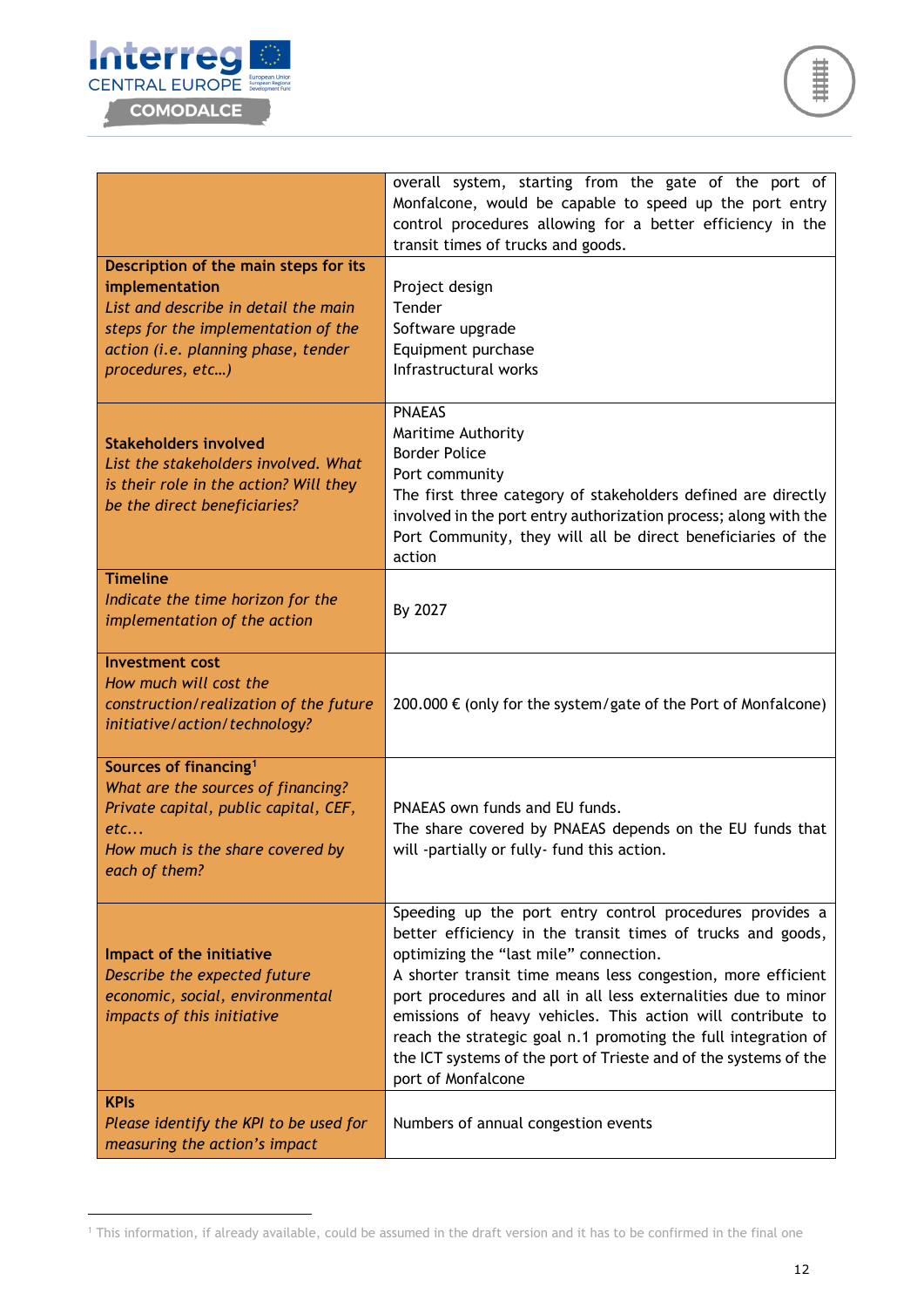

| Action no. 2: - Activation of PCS services in Monfalcone - evaluation survey                                                                                                                      |                                                                                                                                                                                                                                                                                                                                                                                                                                                                                |
|---------------------------------------------------------------------------------------------------------------------------------------------------------------------------------------------------|--------------------------------------------------------------------------------------------------------------------------------------------------------------------------------------------------------------------------------------------------------------------------------------------------------------------------------------------------------------------------------------------------------------------------------------------------------------------------------|
| <b>Description of action/measure</b><br>Describe the action foreseen and the<br>expected results from its<br>implementation                                                                       | The Port of Monfalcone currently does not have a PCS.<br>As described in the "Strategy for fostering coordinated<br>multimodal freight transport through ICT systems" the PCS has<br>a critical role in the development of a port and, especially, its<br>multimodal traffics.<br>The activation of a port community system is a long process<br>that has to be discussed and agreed with all the port<br>stakeholders to reach good results and allow further<br>developments |
| Description of the main steps for its<br>implementation<br>List and describe in detail the main<br>steps for the implementation of the<br>action (i.e. planning phase, tender<br>procedures, etc) | Organise stakeholders' meetings to collect the port community<br>needs<br>Evaluate the PCS services to develop<br>Implement a preliminary project design of the local PCS                                                                                                                                                                                                                                                                                                      |
| <b>Stakeholders involved</b><br>List the stakeholders involved. What<br>is their role in the action? Will they<br>be the direct beneficiaries?                                                    | <b>PNAEAS</b><br>Customs<br>Port of Monfalcone operators<br>Maritime Authority<br>Each stakeholder listed could benefit from the development of<br>new PCS services, their role in the action is critical to map the<br>Port Community needs                                                                                                                                                                                                                                   |
| <b>Timeline</b><br>Indicate the time horizon for the<br>implementation of the action                                                                                                              | By 2025                                                                                                                                                                                                                                                                                                                                                                                                                                                                        |
| <b>Investment cost</b><br>How much will cost the<br>construction/realization of the future<br>initiative/action/technology?                                                                       | $0$ euros                                                                                                                                                                                                                                                                                                                                                                                                                                                                      |
| Sources of financing <sup>2</sup><br>What are the sources of financing?<br>Private capital, public capital, CEF,<br>etc<br>How much is the share covered by<br>each of them?                      | The action, at this phase, involves only PNAEAS personnel. No<br>additional costs are forecasted in this preliminary stage.                                                                                                                                                                                                                                                                                                                                                    |
| Impact of the initiative<br>Describe the expected future<br>economic, social, environmental<br>impacts of this initiative                                                                         | This action is the first step towards implementing a PCS in the<br>port of Monfalcone. The adoption of a PCS will make the port<br>administrative procedure more efficient, as already seen in<br>the pilot action with Mahart Container Center.<br>This will positively contribute to the growth of the port and its<br>traffic, setting the precondition to foster coordinated<br>multimodal freight transport through ICT systems and the full                              |

 $2$  This information, if already available, could be assumed in the draft version and it has to be confirmed in the final one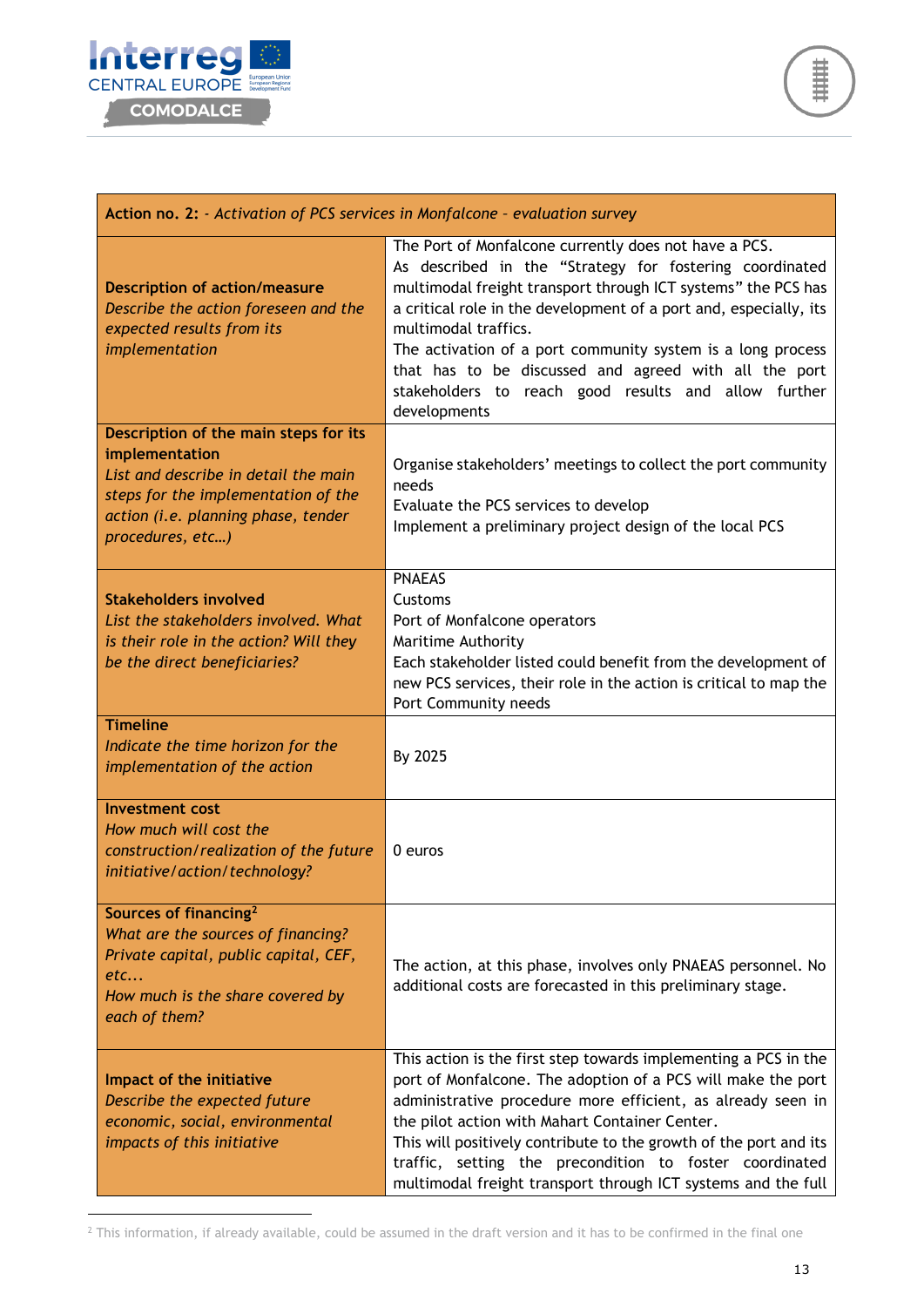



|                                                                                        | integration of the ICT systems of the port of Trieste and of the<br>systems of the port of Monfalcone (Goal n. 1) |
|----------------------------------------------------------------------------------------|-------------------------------------------------------------------------------------------------------------------|
| <b>KPIs</b><br>Please identify the KPI to be used for<br>measuring the action's impact | Number of PCS services defined                                                                                    |

| Action no. 3: Upgrade of the PCS app                                                                                                                                                              |                                                                                                                                                                                                                                                                                                                                                                       |
|---------------------------------------------------------------------------------------------------------------------------------------------------------------------------------------------------|-----------------------------------------------------------------------------------------------------------------------------------------------------------------------------------------------------------------------------------------------------------------------------------------------------------------------------------------------------------------------|
| <b>Description of action/measure</b><br>Describe the action foreseen and the<br>expected results from its<br>implementation                                                                       | Currently PNAEAS is involved in the development of a mobile<br>app in the framework of the <b>FENIX EU</b> project to provide PCS<br>services related to the integrated management of the traffic<br>flows within the regional logistic sites. The action no. 3 refers<br>to upgrading the PCS app to allow the digitalization of the<br>entry procedures of vehicles |
| Description of the main steps for its<br>implementation<br>List and describe in detail the main<br>steps for the implementation of the<br>action (i.e. planning phase, tender<br>procedures, etc) | Project design<br>Tender<br>Software upgrade                                                                                                                                                                                                                                                                                                                          |
| <b>Stakeholders involved</b><br>List the stakeholders involved. What<br>is their role in the action? Will they<br>be the direct beneficiaries?                                                    | <b>PNAEAS</b><br>Maritime Authority<br><b>Border Police</b><br>Customs                                                                                                                                                                                                                                                                                                |
| <b>Timeline</b><br>Indicate the time horizon for the<br>implementation of the action                                                                                                              | By 2025                                                                                                                                                                                                                                                                                                                                                               |
| <b>Investment cost</b><br>How much will cost the<br>construction/realization of the future<br>initiative/action/technology?                                                                       | 80.000 euros                                                                                                                                                                                                                                                                                                                                                          |
| Sources of financing <sup>3</sup><br>What are the sources of financing?<br>Private capital, public capital, CEF,<br>etc<br>How much is the share covered by<br>each of them?                      | PNAEAS own funds and EU funds.<br>The share covered by PNAEAS depends on the EU funds that<br>will -partially or fully- fund this action.                                                                                                                                                                                                                             |
| Impact of the initiative                                                                                                                                                                          | The upgrade of the PCS app to digitalize the entry procedures<br>is intended to reduce the presence of physical gate<br>infrastructures and make the entry process more efficient and                                                                                                                                                                                 |

<sup>&</sup>lt;sup>3</sup> This information, if already available, could be assumed in the draft version and it has to be confirmed in the final one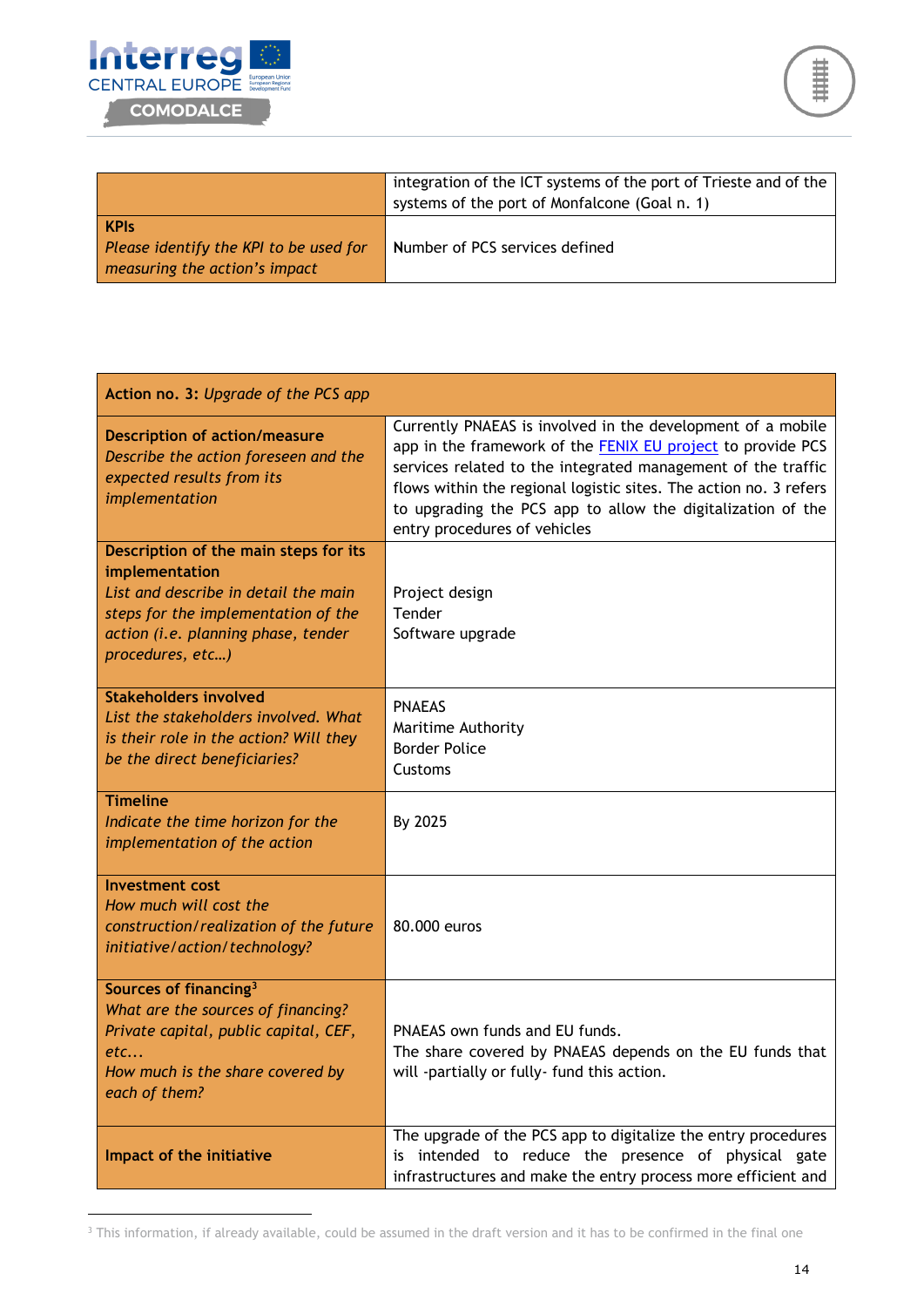

| Describe the expected future           | traceable. This action will help reaching the strategic goal n. |
|----------------------------------------|-----------------------------------------------------------------|
| economic, social, environmental        | 2 fostering the data exchange interoperability with the ICT     |
| impacts of this initiative             | systems of the dry ports of Fernetti and Cervignano (the        |
|                                        | hinterland of the ports of Trieste and Monfalcone)              |
| <b>KPIS</b>                            |                                                                 |
| Please identify the KPI to be used for | No. of mobile apps downloaded                                   |
| measuring the action's impact          |                                                                 |

| Action no. 4: Evaluation study to implement the security by design paradigm                                                                                                                       |                                                                                                                                                                                                                                                                                                                                                                                                                             |  |
|---------------------------------------------------------------------------------------------------------------------------------------------------------------------------------------------------|-----------------------------------------------------------------------------------------------------------------------------------------------------------------------------------------------------------------------------------------------------------------------------------------------------------------------------------------------------------------------------------------------------------------------------|--|
| <b>Description of action/measure</b><br>Describe the action foreseen and the<br>expected results from its<br>implementation                                                                       | The "Security by Design" paradigm is a new approach to the<br>software and systems development to guarantee greater cyber<br>security standard. The analysis of the software used by PNAEAS<br>and the evaluation of the ones that could benefit by the<br>security by design integration, is a crucial action to guarantee<br>the security of the data and processes and a first step to fulfil<br>the strategic goal n. 3 |  |
| Description of the main steps for its<br>implementation<br>List and describe in detail the main<br>steps for the implementation of the<br>action (i.e. planning phase, tender<br>procedures, etc) | Project design<br>Tender<br>Software upgrade evaluation                                                                                                                                                                                                                                                                                                                                                                     |  |
| <b>Stakeholders involved</b><br>List the stakeholders involved. What<br>is their role in the action? Will they<br>be the direct beneficiaries?                                                    | <b>PNAEAS</b><br>Maritime Authority<br><b>Border Police</b><br>Customs<br>Technology providers<br>AGID (Agency for the Digital Italy)<br>ACN (Agency for the National Cibersecurity)<br>ENISA (European Union Agency for the Cibersecurity)                                                                                                                                                                                 |  |
| <b>Timeline</b><br>Indicate the time horizon for the<br>implementation of the action                                                                                                              | By 2024                                                                                                                                                                                                                                                                                                                                                                                                                     |  |
| <b>Investment cost</b><br>How much will cost the<br>construction/realization of the future<br>initiative/action/technology?                                                                       | 35,000 euros                                                                                                                                                                                                                                                                                                                                                                                                                |  |
| Sources of financing <sup>4</sup><br>What are the sources of financing?<br>Private capital, public capital, CEF,<br>etc<br>How much is the share covered by<br>each of them?                      | PNAEAS and EU programs funds.<br>The share covered by PNAEAS depends on the EU program that<br>will -partially or fully- fund this action                                                                                                                                                                                                                                                                                   |  |

<sup>4</sup> This information, if already available, could be assumed in the draft version and it has to be confirmed in the final one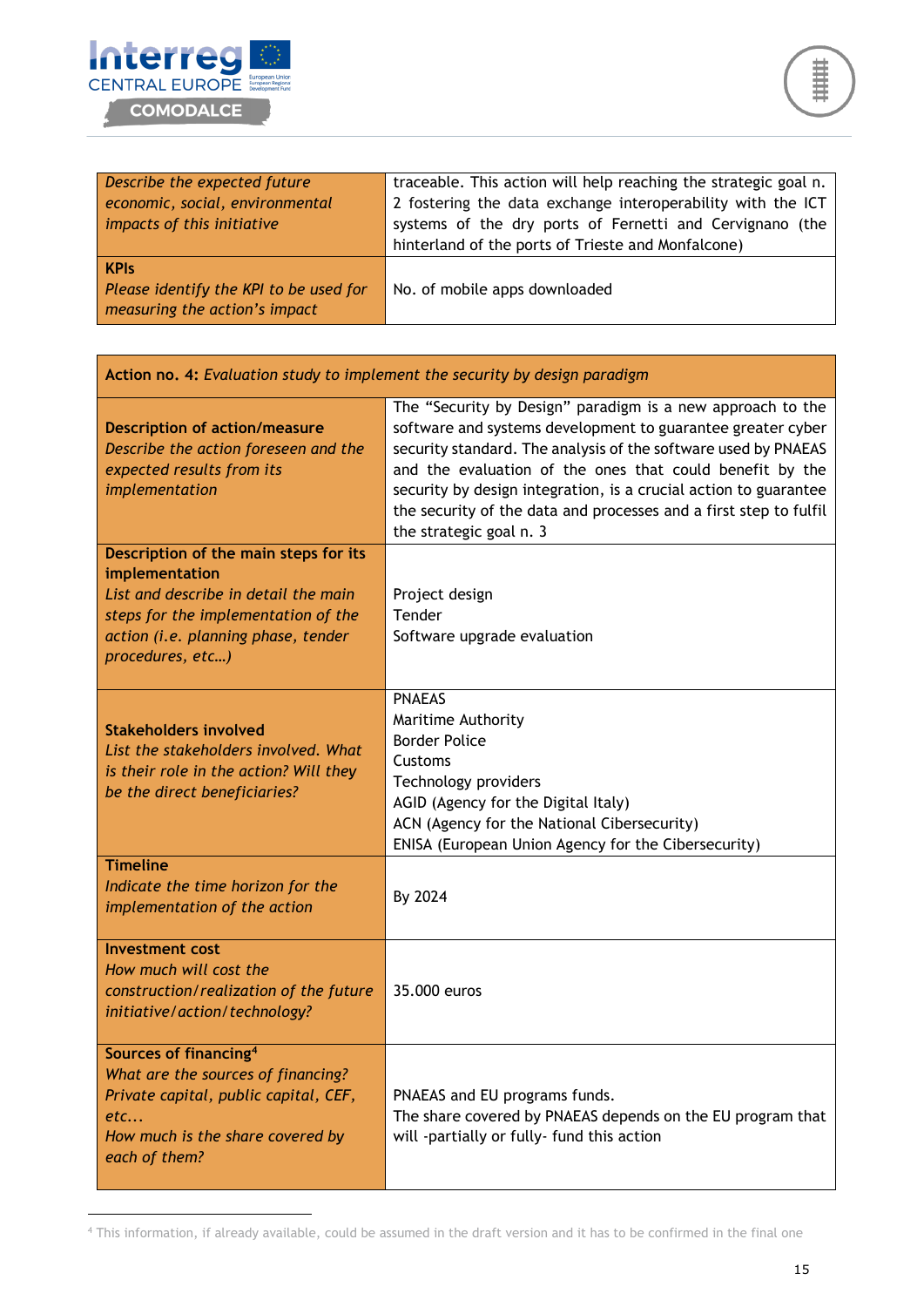

|                                        | The development of software -and generally ICT systems-          |
|----------------------------------------|------------------------------------------------------------------|
| Impact of the initiative               | based on the "Security by Design" should prevent possible        |
| Describe the expected future           | critical ICT security breaches which could hamper the growth     |
| economic, social, environmental        | of the two ports. The evaluation if the software in use is based |
| impacts of this initiative             | on the security by design is the first step towards preventing a |
|                                        | cybersecurity breach rather than repairing the issue and         |
|                                        | restoring systems after been hit by a cybersecurity breach       |
| <b>KPIs</b>                            |                                                                  |
| Please identify the KPI to be used for | Number of software without "security by design" technology       |
| measuring the action's impact          |                                                                  |

| Action no. 5: Extension of the web service implemented in COMODALCE project to other dry ports                                                                                                    |                                                                                                                                                                                                                                                                                                                                                                                                                                                                                                                |
|---------------------------------------------------------------------------------------------------------------------------------------------------------------------------------------------------|----------------------------------------------------------------------------------------------------------------------------------------------------------------------------------------------------------------------------------------------------------------------------------------------------------------------------------------------------------------------------------------------------------------------------------------------------------------------------------------------------------------|
| <b>Description of action/measure</b><br>Describe the action foreseen and the<br>expected results from its<br>implementation                                                                       | The pilot action "Data exchange with other foreign platform<br>abroad of dry ports connected with railway lines with Trieste,<br>e.g.: Furnitz, Mahart, etc." relates to the exchange of the data<br>in the CH30 between the Port of Trieste and the Mahart<br>Container Center (PP10). The positive results observed in the<br>PA could be well extended to other logistic sites dealing with<br>the Port of Trieste (extended port community) to further<br>leverage the proved efficiency in data exchange. |
| Description of the main steps for its<br>implementation<br>List and describe in detail the main<br>steps for the implementation of the<br>action (i.e. planning phase, tender<br>procedures, etc) | Agreement with logistic site<br>Software upgrade<br>Start interoperability                                                                                                                                                                                                                                                                                                                                                                                                                                     |
| <b>Stakeholders involved</b><br>List the stakeholders involved. What<br>is their role in the action? Will they<br>be the direct beneficiaries?                                                    | <b>PNAEAS</b><br>Customs<br>Port operators<br>Extended port community                                                                                                                                                                                                                                                                                                                                                                                                                                          |
| <b>Timeline</b><br>Indicate the time horizon for the<br>implementation of the action                                                                                                              | By 2023                                                                                                                                                                                                                                                                                                                                                                                                                                                                                                        |
| <b>Investment cost</b><br>How much will cost the<br>construction/realization of the future<br>initiative/action/technology?                                                                       | 10.000 euros for each site involved                                                                                                                                                                                                                                                                                                                                                                                                                                                                            |
| Sources of financing <sup>5</sup><br>What are the sources of financing?<br>Private capital, public capital, CEF,<br>etc<br>How much is the share covered by<br>each of them?                      | PNAEAS and EU programs funds.<br>The share covered by PNAEAS depends on the EU program that<br>will -partially or fully- fund this action                                                                                                                                                                                                                                                                                                                                                                      |

<sup>5</sup> This information, if already available, could be assumed in the draft version and it has to be confirmed in the final one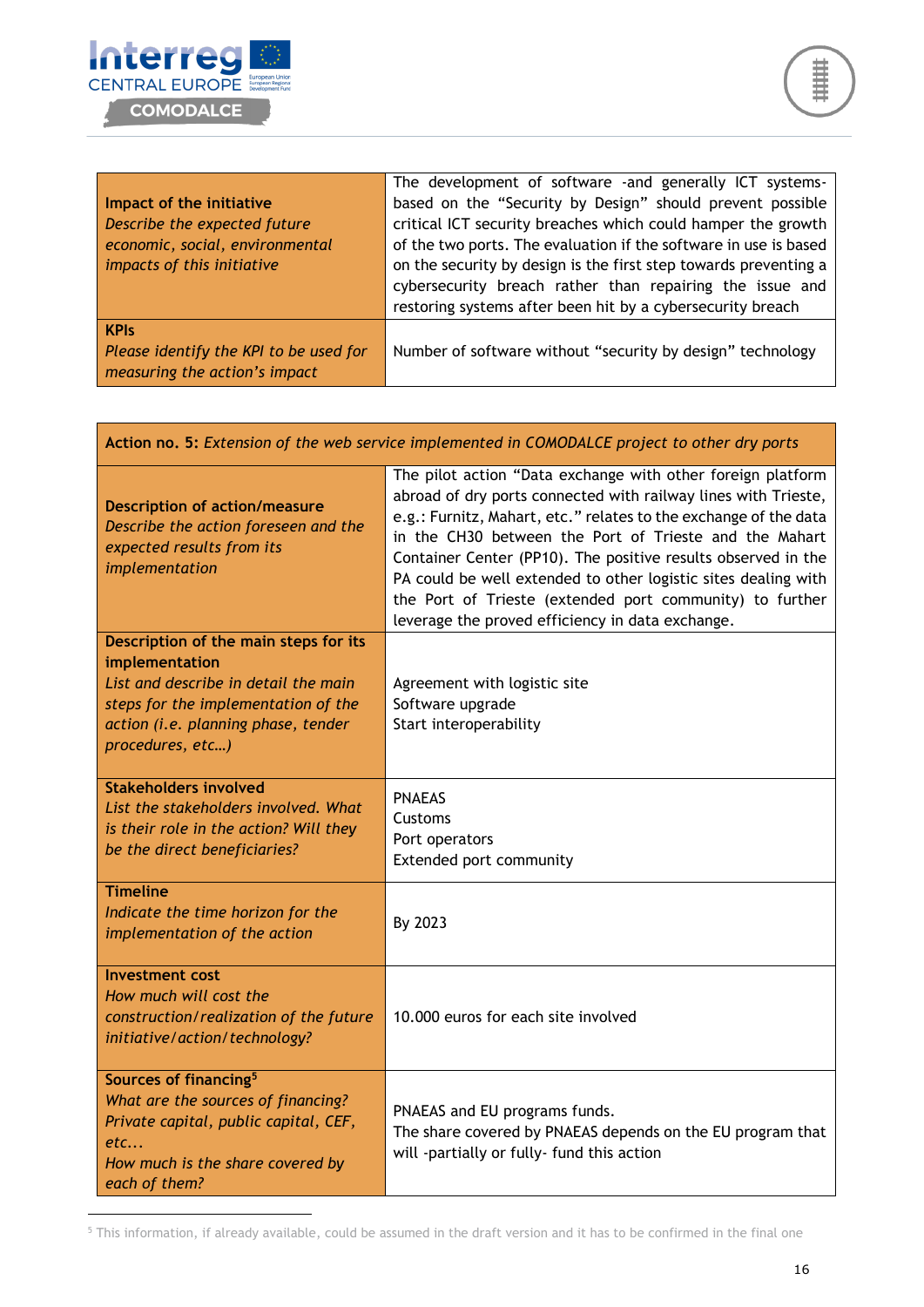

Г

٦

|                                        | The action, as already highlighted by the pilot action with   |
|----------------------------------------|---------------------------------------------------------------|
| Impact of the initiative               | MCC, guarantees a data entry reduction of 90% thanks to       |
| Describe the expected future           | interoperability and a reduction of the time required to      |
| economic, social, environmental        | present the CH30 to Customs in Sinfomar by almost 30%.        |
| impacts of this initiative             | Making the exchange of the data in the CH30 between logistic  |
|                                        | partners more efficient and reliable, could surely foster the |
|                                        | multimodal freight transport through ICT                      |
| <b>KPIs</b>                            |                                                               |
| Please identify the KPI to be used for | Number of new logistic partner connected                      |
| measuring the action's impact          |                                                               |

÷,

| Action no. 6: Introduction of API technology to further extend the service implemented in<br><b>COMODALCE</b>               |                                                                                                                                                                                                                                                                                                                                                                                                                                                                                                                                                                                                                                                                                                                                                                                                                                                                                                                                                         |  |
|-----------------------------------------------------------------------------------------------------------------------------|---------------------------------------------------------------------------------------------------------------------------------------------------------------------------------------------------------------------------------------------------------------------------------------------------------------------------------------------------------------------------------------------------------------------------------------------------------------------------------------------------------------------------------------------------------------------------------------------------------------------------------------------------------------------------------------------------------------------------------------------------------------------------------------------------------------------------------------------------------------------------------------------------------------------------------------------------------|--|
| <b>Description of action/measure</b><br>Describe the action foreseen and the<br>expected results from its<br>implementation | The pilot action "Data exchange with other foreign platform<br>abroad of dry ports connected with railway lines with Trieste,<br>e.g.: Furnitz, Mahart, etc." testified positive results in terms<br>of efficiency and reliability of the data exchanged. The pilot<br>action could be well replicated to other logistic sites but it<br>would cost 10.000 euros/each. The introduction of API<br>technology (Application Programming Interface) to the data<br>exchange tested, allows different applications to talk to each<br>other. Specifically, the introduction of this technology will<br>allow the application used in each logistic site to connect to<br>the Internet and sends data to a platform. The server then<br>retrieves that data, interprets it, performs the necessary<br>actions and sends it back to the terminal. The application then<br>interprets that data and presents the needed information in a<br>compatible format. |  |
| Description of the main steps for its<br>implementation                                                                     |                                                                                                                                                                                                                                                                                                                                                                                                                                                                                                                                                                                                                                                                                                                                                                                                                                                                                                                                                         |  |
| List and describe in detail the main<br>steps for the implementation of the                                                 | Project design<br>Tender                                                                                                                                                                                                                                                                                                                                                                                                                                                                                                                                                                                                                                                                                                                                                                                                                                                                                                                                |  |
| action (i.e. planning phase, tender<br>procedures, etc)                                                                     | Software upgrade                                                                                                                                                                                                                                                                                                                                                                                                                                                                                                                                                                                                                                                                                                                                                                                                                                                                                                                                        |  |
| <b>Stakeholders involved</b>                                                                                                |                                                                                                                                                                                                                                                                                                                                                                                                                                                                                                                                                                                                                                                                                                                                                                                                                                                                                                                                                         |  |
| List the stakeholders involved. What<br>is their role in the action? Will they                                              | <b>PNAEAS</b><br>Customs                                                                                                                                                                                                                                                                                                                                                                                                                                                                                                                                                                                                                                                                                                                                                                                                                                                                                                                                |  |
| be the direct beneficiaries?                                                                                                | Logistic operators                                                                                                                                                                                                                                                                                                                                                                                                                                                                                                                                                                                                                                                                                                                                                                                                                                                                                                                                      |  |
| <b>Timeline</b><br>Indicate the time horizon for the<br>implementation of the action                                        | By 2028                                                                                                                                                                                                                                                                                                                                                                                                                                                                                                                                                                                                                                                                                                                                                                                                                                                                                                                                                 |  |
| <b>Investment cost</b><br>How much will cost the<br>construction/realization of the future<br>initiative/action/technology? | 80.000 euros                                                                                                                                                                                                                                                                                                                                                                                                                                                                                                                                                                                                                                                                                                                                                                                                                                                                                                                                            |  |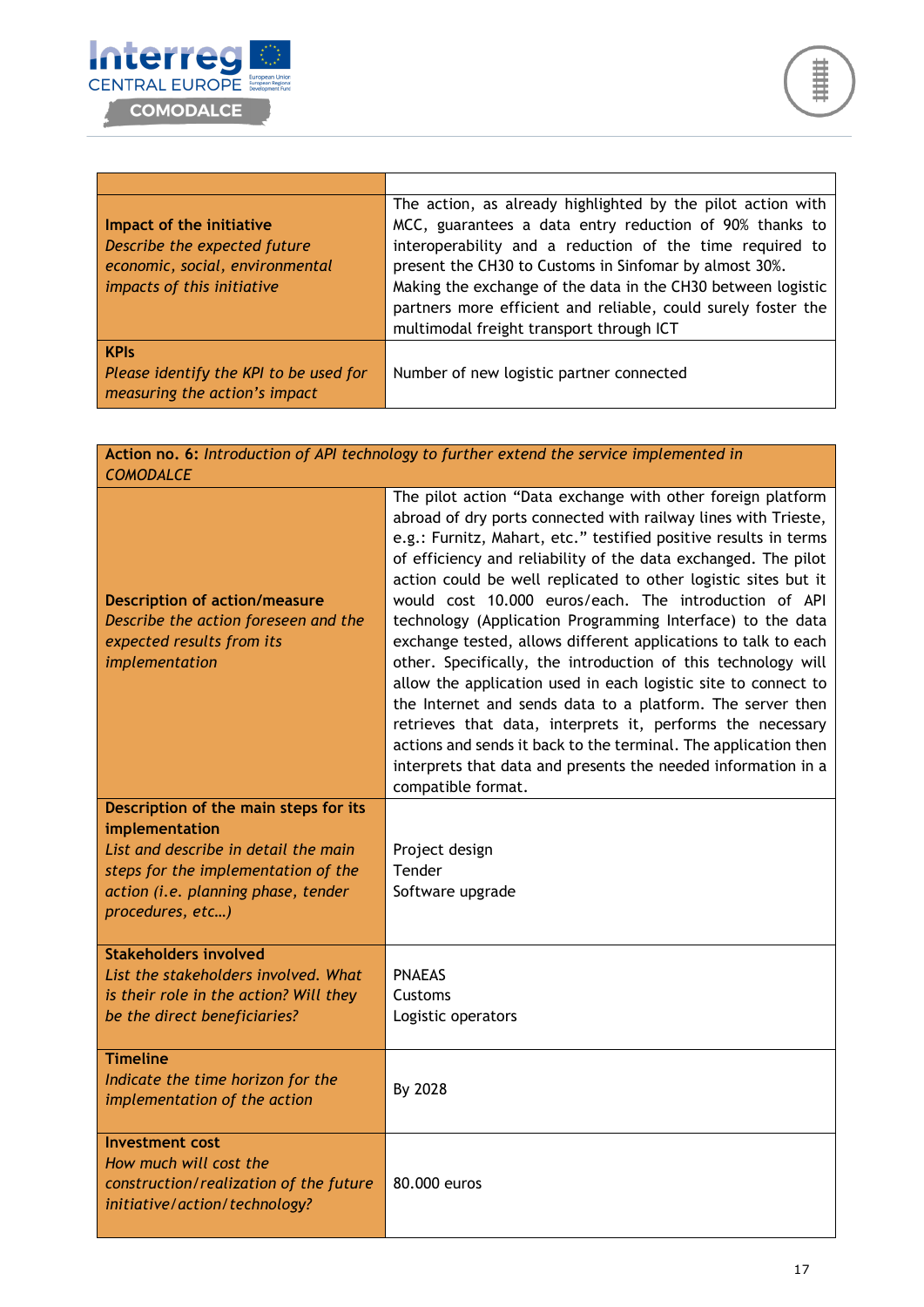## Interreg COMODALCE

| Sources of financing <sup>6</sup><br>What are the sources of financing?<br>Private capital, public capital, CEF,<br>etc<br>How much is the share covered by<br>each of them? | PNAEAS and EU programs funds.<br>The share covered by PNAEAS depends on the EU program that<br>will -partially or fully- fund this action                                                                                                                                                                                                                                                                                                                                                 |
|------------------------------------------------------------------------------------------------------------------------------------------------------------------------------|-------------------------------------------------------------------------------------------------------------------------------------------------------------------------------------------------------------------------------------------------------------------------------------------------------------------------------------------------------------------------------------------------------------------------------------------------------------------------------------------|
| Impact of the initiative<br>Describe the expected future<br>economic, social, environmental<br>impacts of this initiative                                                    | The implementation of the API technology to the data<br>exchange will allow different subjects to directly exchange<br>data without the need of further development. The goals<br>reached within the pilot action developed with MCC, could be<br>extended to all the logistic partners involved to reach the<br>strategic goal n. 5, aiming to a "plug and play" interoperability<br>with the ICT systems of future external ICT systems wishing to<br>connect with the ports of Trieste |
| <b>KPIs</b><br>Please identify the KPI to be used for<br>measuring the action's impact                                                                                       | Number of logistic partners using the API service                                                                                                                                                                                                                                                                                                                                                                                                                                         |

| Action no. 7: ICT assessment of the systems of the port of Monfalcone                                                       |                                                                                                                                                                                                                                                                                                                                                                                                                                                                         |
|-----------------------------------------------------------------------------------------------------------------------------|-------------------------------------------------------------------------------------------------------------------------------------------------------------------------------------------------------------------------------------------------------------------------------------------------------------------------------------------------------------------------------------------------------------------------------------------------------------------------|
| <b>Description of action/measure</b><br>Describe the action foreseen and the<br>expected results from its<br>implementation | Thanks to COMODALCE project and its pilot actions results, the<br>importance of ICT systems to foster coordinated multimodal<br>freight transport has been highlighted. In order to replicate<br>this potential to other environment, it's critical to guarantee<br>the cyber security of the ICT systems to protect data and<br>processes. The first step to evaluate the actual status of the<br>ICT infrastructures is based on an ICT assessment of the<br>systems. |
| Description of the main steps for its<br>implementation                                                                     |                                                                                                                                                                                                                                                                                                                                                                                                                                                                         |
| List and describe in detail the main                                                                                        | Project design                                                                                                                                                                                                                                                                                                                                                                                                                                                          |
| steps for the implementation of the                                                                                         | Tender                                                                                                                                                                                                                                                                                                                                                                                                                                                                  |
| action (i.e. planning phase, tender                                                                                         | Software assessment                                                                                                                                                                                                                                                                                                                                                                                                                                                     |
| procedures, etc)                                                                                                            |                                                                                                                                                                                                                                                                                                                                                                                                                                                                         |
| Stakeholders involved                                                                                                       | <b>PNAEAS</b>                                                                                                                                                                                                                                                                                                                                                                                                                                                           |
| List the stakeholders involved. What                                                                                        | Customs                                                                                                                                                                                                                                                                                                                                                                                                                                                                 |
| is their role in the action? Will they                                                                                      | <b>Maritime Authority</b>                                                                                                                                                                                                                                                                                                                                                                                                                                               |
| be the direct beneficiaries?                                                                                                | <b>Border Police</b>                                                                                                                                                                                                                                                                                                                                                                                                                                                    |
|                                                                                                                             | Logistic operators                                                                                                                                                                                                                                                                                                                                                                                                                                                      |
| <b>Timeline</b><br>Indicate the time horizon for the<br>implementation of the action                                        | By 2028                                                                                                                                                                                                                                                                                                                                                                                                                                                                 |
| Investment cost                                                                                                             | 50.000 euros                                                                                                                                                                                                                                                                                                                                                                                                                                                            |

<sup>6</sup> This information, if already available, could be assumed in the draft version and it has to be confirmed in the final one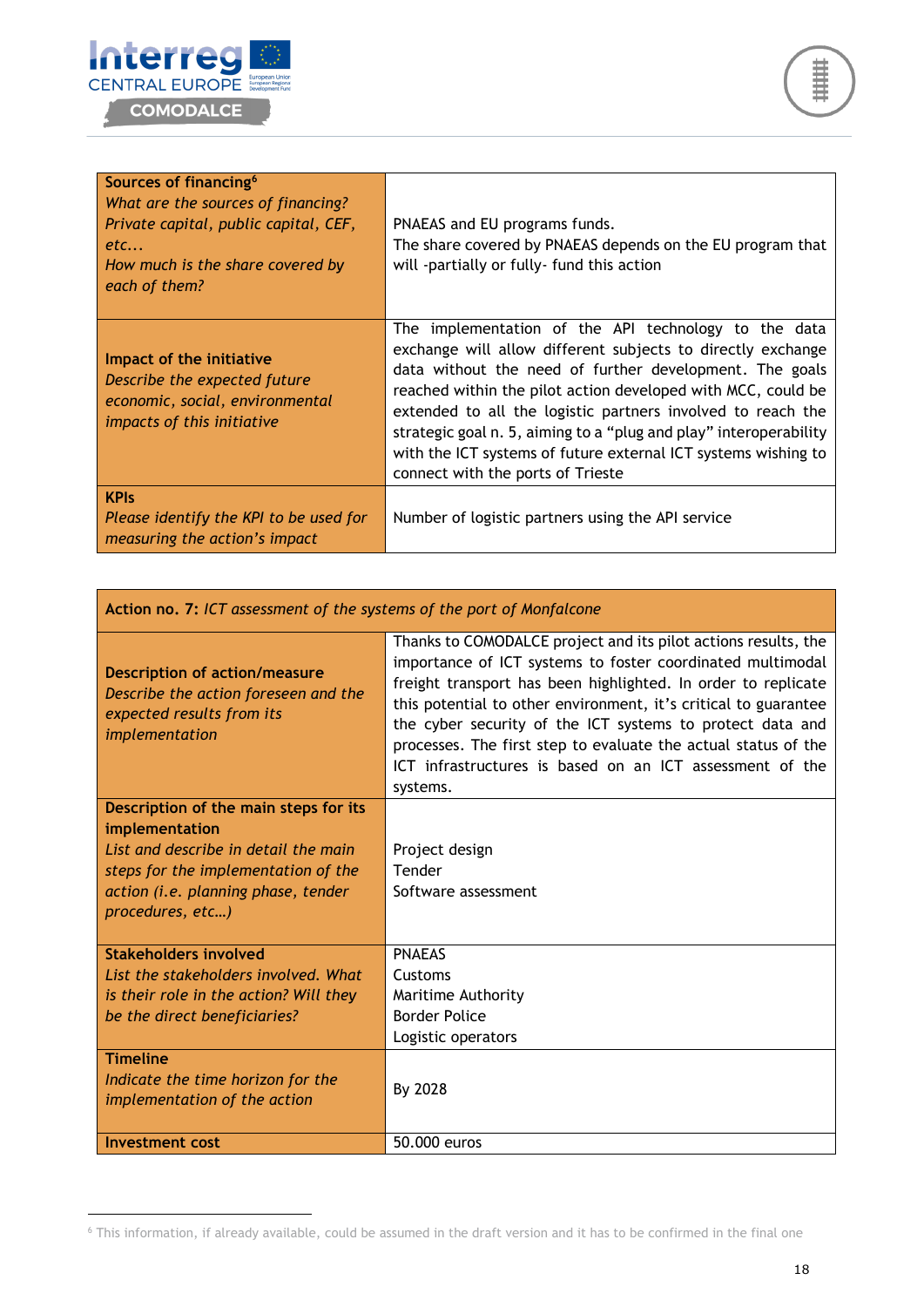



| How much will cost the<br>construction/realization of the future<br>initiative/action/technology? |                                                                                                                      |
|---------------------------------------------------------------------------------------------------|----------------------------------------------------------------------------------------------------------------------|
| Sources of financing <sup>7</sup><br>What are the sources of financing?                           |                                                                                                                      |
| Private capital, public capital, CEF,                                                             | PNAEAS and EU programs funds.                                                                                        |
| etc                                                                                               | The share covered by PNAEAS depends on the EU program that                                                           |
| How much is the share covered by<br>each of them?                                                 | will -partially or fully- fund this action                                                                           |
| Impact of the initiative                                                                          | The assessment of the ICT system of the Port of Monfalcone                                                           |
| Describe the expected future                                                                      | represents the first step towards the Goal #6 - More                                                                 |
| economic, social, environmental                                                                   | Cybersecurity: Introduce all relevant new ICT technologies                                                           |
| impacts of this initiative                                                                        | which might emerge that can improve the cybersecurity of all<br>ICT systems in Port, particularly the critical ones. |
| <b>KPIS</b>                                                                                       |                                                                                                                      |
| Please identify the KPI to be used for<br>measuring the action's impact                           | Number of security threats recognised                                                                                |

 $^7$  This information, if already available, could be assumed in the draft version and it has to be confirmed in the final one